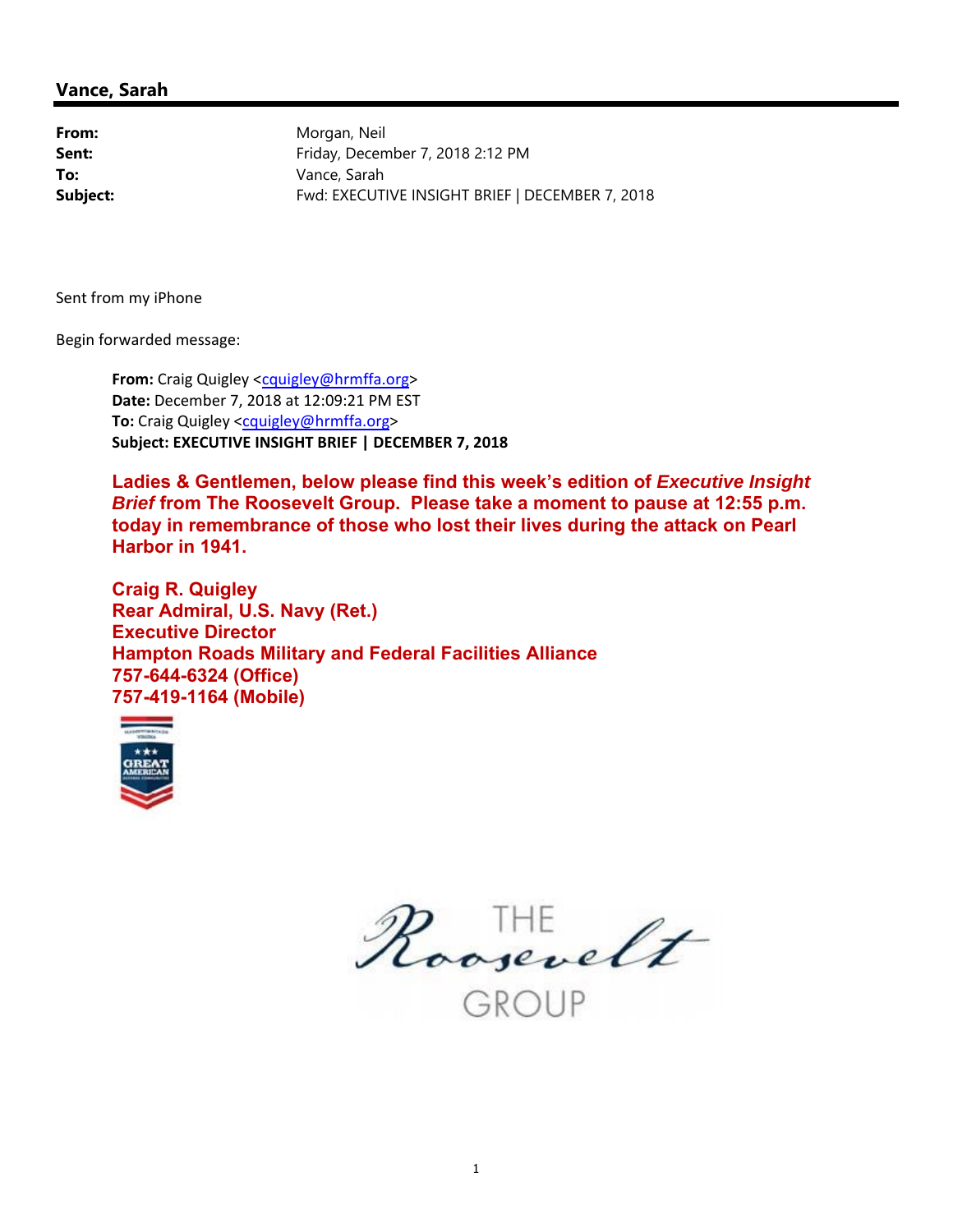# **EXECUTIVE INSIGHT BRIEF | DECEMBER 7, 2018 TOP STORIES**

#### **Remembering the Legacy of 41**

Washington DC's National Cathedral filled Wednesday with thousands of dignitaries, four former presidents, as well as the current one—as the DC funeral ceremonies for our 41<sup>st</sup> president came to a close. They all remembered George H.W. Bush as a modest but mighty president, a man whose characteristic humility was belied one final time with all the pageantry of a state funeral. In what was a marvelously executed series of events honoring the former president, thousands lined the streets of Washington to capture a glimpse of the motorcade and to pay their respects, as he made his final departure from the Capital Building and final journey down Independence Avenue.

His eulogists each captured the successive roles Bush played in his lifetime: World War II naval aviator, statesman, friend and father. Finally, his son, 43, concluded his own eulogy of his father. He struggled to hold back his emotions during his speech.

After three days of remembrance in Washington, a plane brought Bush's casket for his funeral's closing ceremonies in Houston and burial Thursday at his family plot on the presidential library grounds at Texas A&M University. His final resting place is alongside Barbara Bush, his wife of 73 years, and Robin Bush, the daughter they lost to leukemia at age 3. Read more.

#### **A Date Which Will Live In Infamy**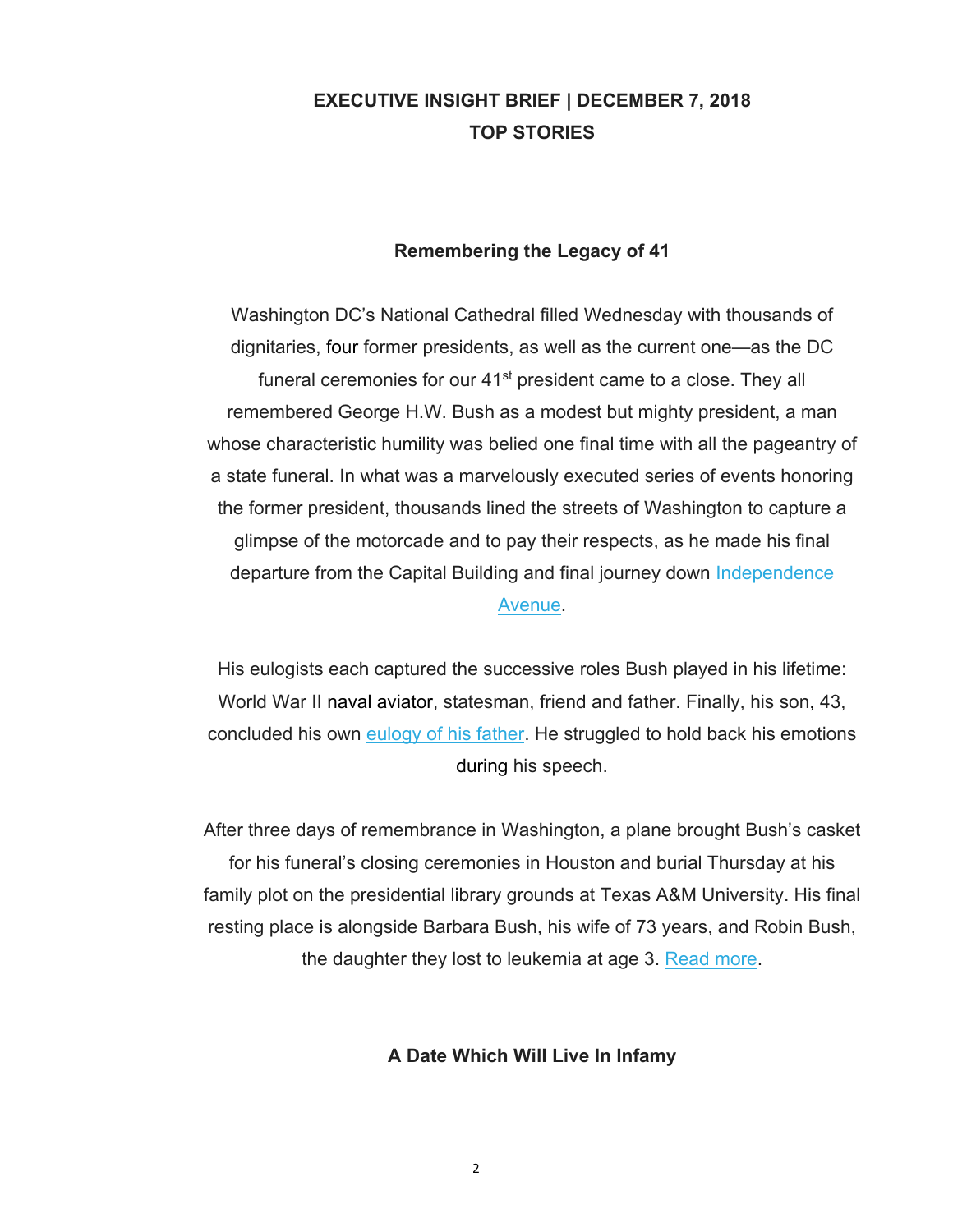Today marks the 77<sup>th</sup> anniversary of the surprise attack on Pearl Harbor, an event forever etched into the minds of all Americans, as the manifestation that drew the United States into the Second World War and inexorably changed the course of history. In the attack; 2,403 sailors, soldiers and civilians were killed, and about 1,000 people were wounded

At approximately 7:55am, Japanese planes filled the sky over Pearl Harbor. Bombs, torpedoes and bullets rained onto the vessels moored below. At 8:10, a 1,800-pound bomb smashed through the deck of the battleship USS Arizona and landed in her forward ammunition magazine. The ship exploded and sank with more than 1,000 men trapped inside. Next, torpedoes pierced the hull of the battleship USS Oklahoma. With 400 sailors aboard, the Oklahoma capsized, rolled onto her side and slipped underwater. Less than two hours later, the surprise attack was over, and every battleship in Pearl Harbor had sustained significant damage. (All but USS Arizona and USS Utah were eventually salvaged and repaired.)

Though the attack had temporarily incapacitated the bulk of the Pacific fleet, the Japanese commanders had made a grievous tactical error, which would in turn come to haunt them—they had not accounted for the fact that the American aircraft carriers were out at sea and therefore not destroyed. Read more about the attack here.

The very next day, President Franklin D. Roosevelt delivered perhaps his most famous speech, as the United States officially declared war. Click here to watch the speech.

Sadly, for the first time ever, no survivors of the USS Arizona will be at the memorial commemoration this year. About 300 USS Arizona sailors survived Japan's surprise attack. Only five are alive today: Lou Conter, Don Stratton, Ken Potts, Lonnie Cook and Lauren Bruner. Full story.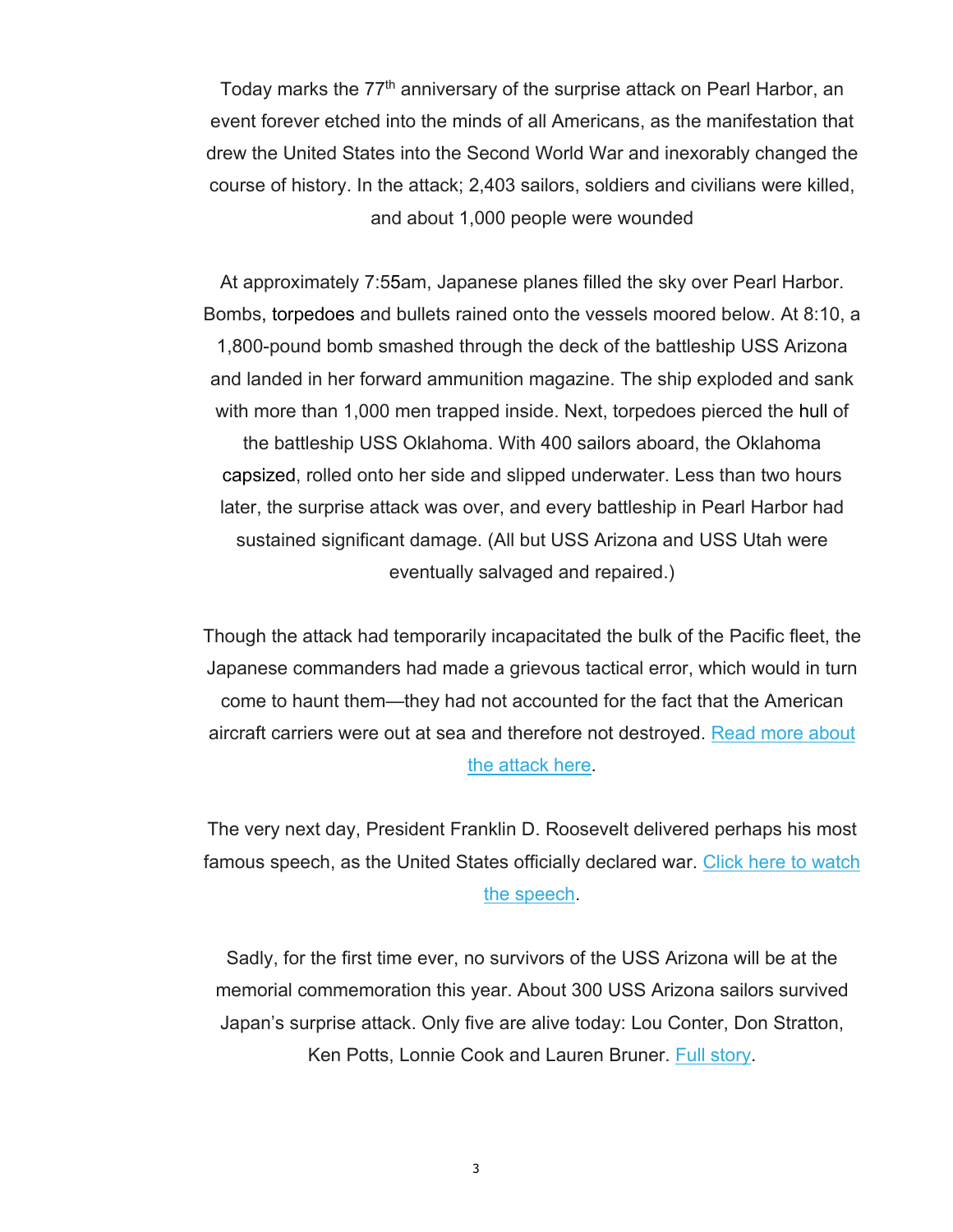The remains of a Navy Fireman 1st Class from Fort Worth who was killed during Pearl Harbor returned to Dallas-Fort Worth Wednesday evening. Albert Utley Kane's remains arrived at DFW Airport in a flag-draped coffin, received by a family who believed they'd lost him to history and would never get to bury him. He was trapped aboard the USS Oklahoma when it capsized during the attack. Read more here.

#### **Russia**

On Wednesday, the U.S. Navy sailed the guided missile destroyer, USS McCampbell, into contested waters in the Sea of Japan. The vessel sailed in the vicinity of Peter the Great Bay, near the Russian city of Vladivostok—home to the Russian Pacific fleet, in what is called a "Freedom of Navigation Operation". Though Russia has excessive claims on the water surrounding the area, international law states those claims do not exceed 12 miles from the Russian coastline. This is the first time the U.S. Navy has sailed a ship in this vicinity since 1987.

Furthermore, the U.S. has begun making the necessary preparations to sail a warship into the Black Sea. The U.S. military has requested that the State Department notify Turkey of its possible plans to sail a warship into the Black Sea—a move that is a response to Russia's actions against Ukraine in the Kerch Strait, which connects the Black Sea and the Sea of Azov. Click here for more.

Similarly, Russia on Wednesday warned authorities in Cyprus not to allow the U.S. military to deploy on their territory, saying such a move would draw a Russian reaction and result in "dangerous and destabilizing consequences" for the Mediterranean island. The U.S. has reportedly been in talks with the island's government about finding possible locations to establish a base. Full story.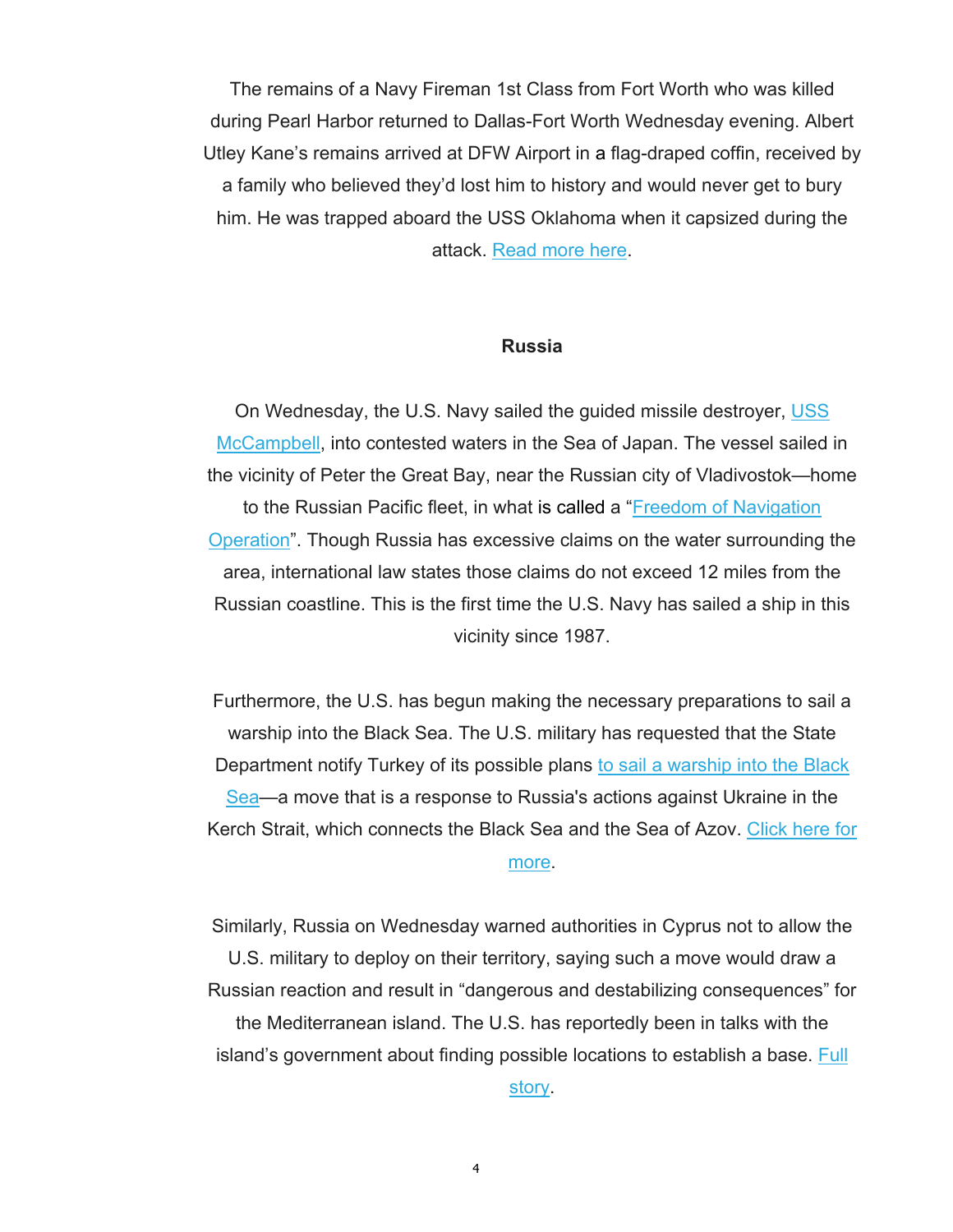Russia's Army has received its first laser combat weapon. The Peresvet high energy laser weapon was declared operational on December 1, 2018. Key details about the laser, including its power and even purpose are still a mystery, with Moscow declaring it is "not time yet" for details. It is claimed the laser can destroy targets in seconds, Putin has even stated they are one step ahead of their rivals regarding the technology. Yet, we are still waiting for any semblance of evidence to be provided.

#### **U.S. Technology Update**

While we are on the topic of lasers, the U.S. Air Force is on track to test its first airborne laser weapons by 2021. Lasers attached to fighter jets, drones or even cargo planes will attack targets on the ground and in the air at the speed of light, making the assaults nearly impossible for enemy forces to dodge. Lasers will replace internal guns on fighter jets one day, and depending on the limits of their power output, they could also replace short-range missiles. Full story here.

A report recently published suggests the U.S. needs to rethink its defense planning in a changing world of military strategy. With China, Russia and Iran investing heavily into mass amounts of missiles, our vulnerabilities can potentially be exploited. The Navy also cannot expect its ships to survive if they come under attack by sufficiently large numbers of cruise and ballistic missiles of the kind now fielded by China. While better protected from missiles than bases, the current breadth of U.S. technology and doctrine cannot compensate for this weakness.

The result is that the Pentagon must radically rethink its missile defenses, or risk serious losses in the opening hours of a future conflict. But according to a recent report, the solution could be electromagnetic weapons that can engage enormous numbers of incoming missiles at relatively short ranges, air-defense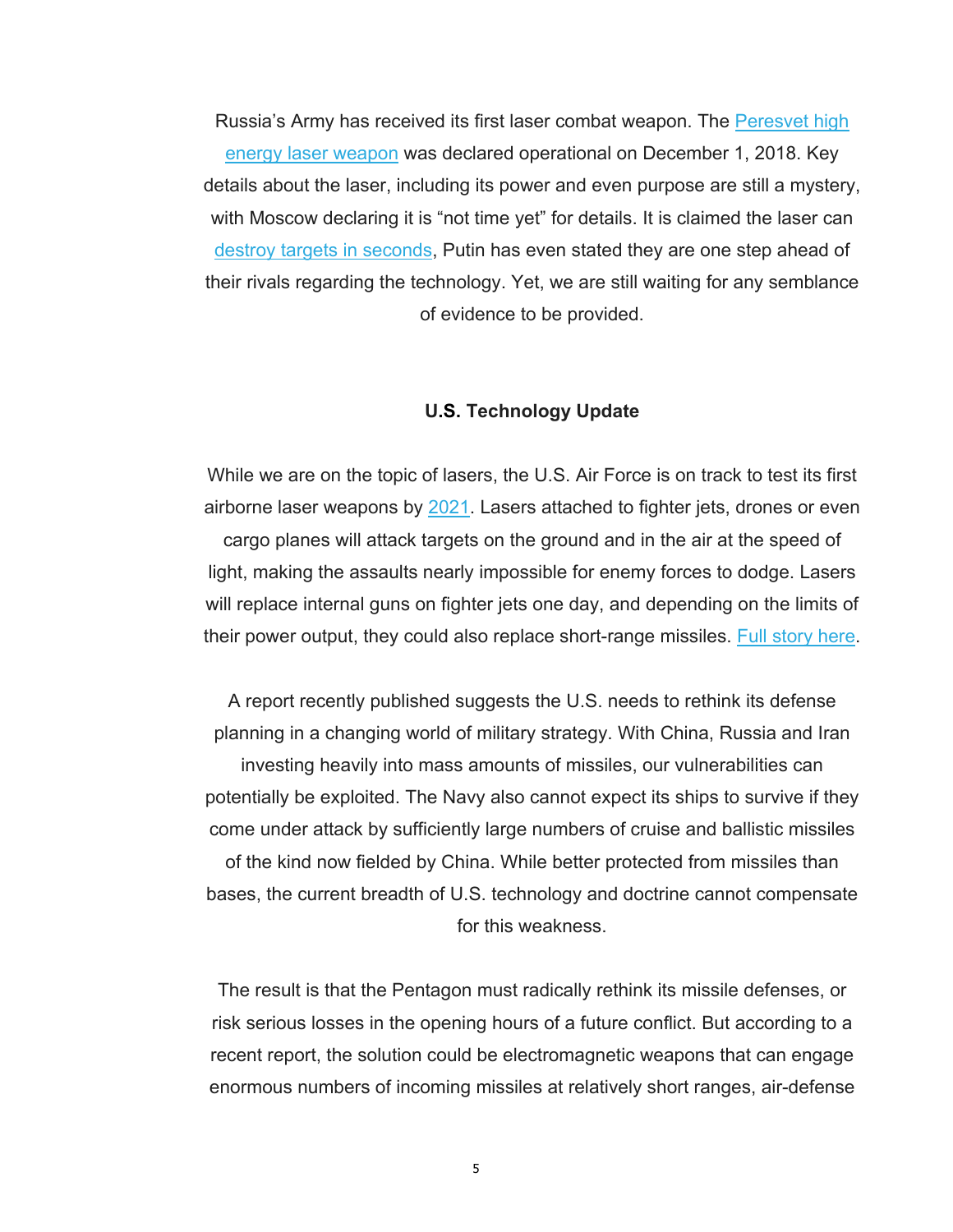lasers, and guided artillery rounds like the kind DARPA is developing. Read the full story here.

The U.S. military hopes that common marine microorganisms might be genetically engineered into living tripwires to signal the passage of enemy subs, underwater vessels, or even divers. It's one of many potential military applications for so-called engineered organisms, a field that promises living camouflage that reacts to its surroundings to better avoid detection, new drugs and medicines to help deployed forces survive in harsh conditions, and more. The Naval Research Laboratory, or NRL, is supporting the research. Read how it works here.

The U.S. Navy commissioned the newest ship in the fleet. The USS Thomas Hudner (DDG 116) was commissioned in Boston, Massachusetts. DDG 116 is named after Thomas Hudner, a Medal of Honor recipient, for his actions as a naval aviator in the battle for the Chosin Reservoir during the Korean War. Arleigh Burke (DDG 51 class) class destroyers are highly-capable, multimission ships that conduct a variety of operations, from peacetime presence to national security. These DDGs provide a wide range of warfighting capabilities in multi-threat air, surface and subsurface environments.

#### **Army–Navy Game 2018**

A historic rivalry will renew for the 119th time when Army and Navy square off on Saturday afternoon. The game will take place at Lincoln Financial Field in Philadelphia and will be broadcast live on CBS at 3 pm ET. No. 22 Army is a seven-point favorite, thanks to an impressive 9-2 season, while Navy has suffered through a 3-9 season.

Each team has unveiled special uniforms for the occasion—Navy's will be honoring their mascot, Bill the goat. Army, for the  $3<sup>rd</sup>$  year in a row, has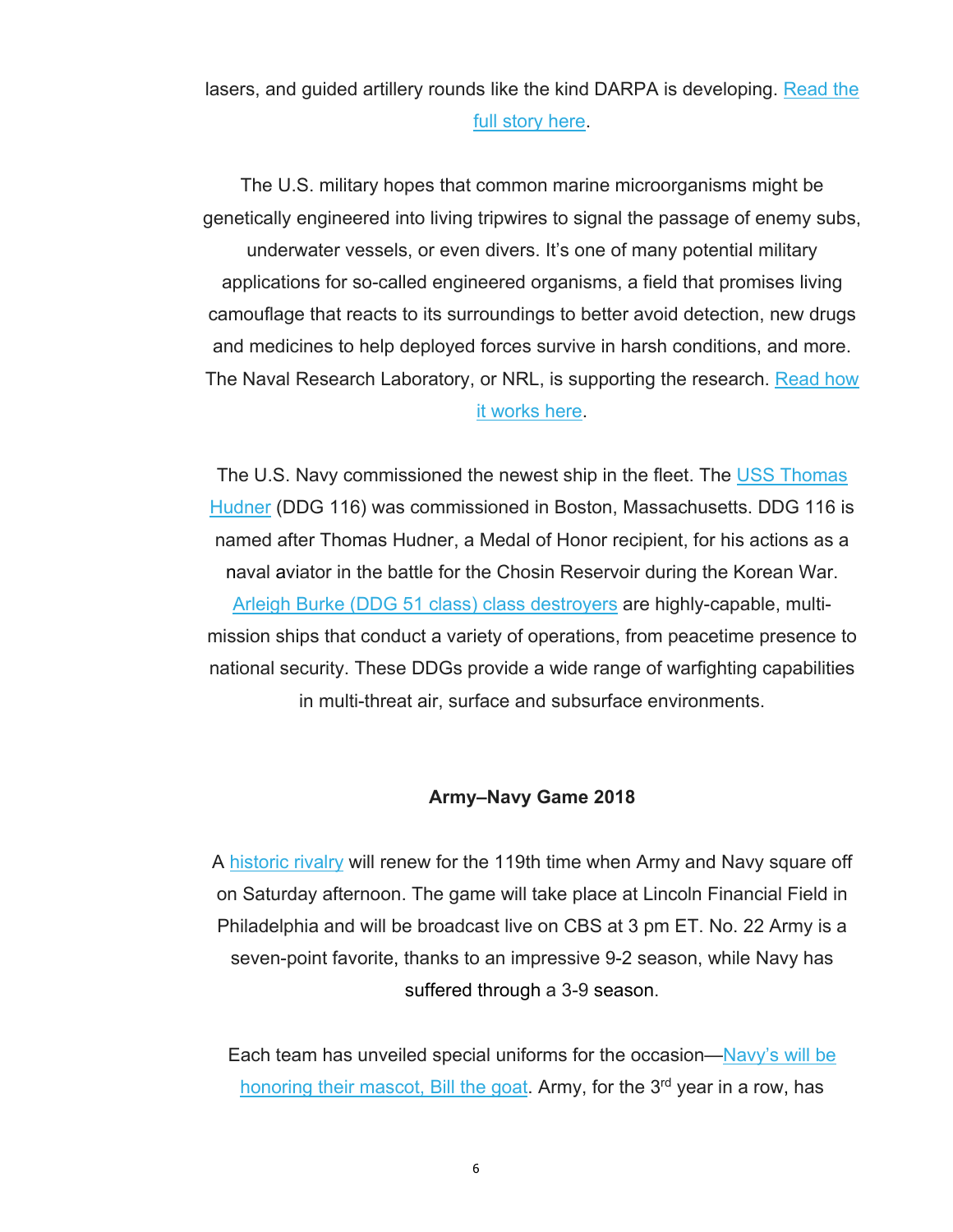selected a division to honor—this year it is the Big Red One, or the First Expeditionary Division that was sent overseas to fight in World War I. Check out Army's uniforms here.

All time, Navy leads in the meetings 60-51-7, while Army comes into this game riding a 2 year win streak.

President Donald Trump will be in attendance, making him the 10th sitting president to attend the historic rivalry between the two service academies, a tradition started by Theodore Roosevelt in 1901. More here.

#### **Quick Hits**

A massive search and rescue operation is still underway for 5 Marines missing off the Japanese coast, which now includes Air Force special operations assets and elite pararescuemen. The rescue effort follows a midair collision between a KC-130 carrying five Marines and an F/A-18 fighter jet with a crew of two.

President Trump and Xi Jinping have agreed to a 90-day halt to new tariffs as the world's two leading economies engage in new negotiations aimed at reaching a broader deal.

Though this could potentially fall apart as a top executive and daughter of the founder of the Chinese tech giant, Huawei, was arrested on Saturday in Canada at the request of the United States. Huawei, China's largest telecom equipment maker, has been under investigation into whether it had broken American trade controls to countries including Cuba, Iran, Sudan and Syria.

President Donald Trump will name Heather Nauert, a former Fox News anchor and the current State Department spokeswoman, as his next United Nations ambassador, according to two administration officials. Read more here.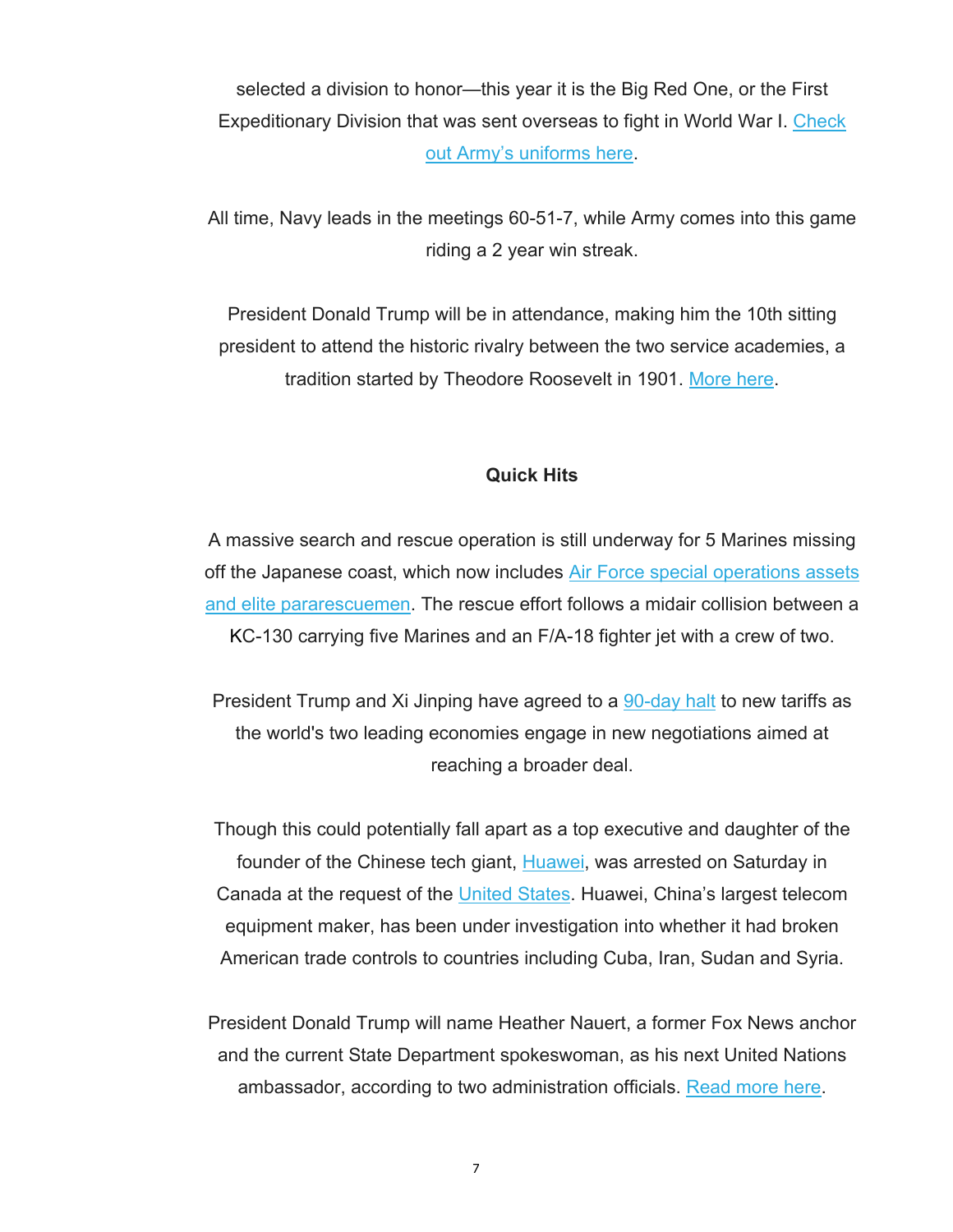#### **Look Ahead**

*Monday, December 10* 

8:00am: Meeting: The National Defense Industrial Association

Topic: Defense 703-247-2540

NDIA, 2101 Wilson Boulevard, Suite 700, Arlington, Va.

10:30am: Discussion: The United States Institute of Peace, and the Institute for Economics and Peace

Topic: Foreign Affairs [RSVP Required] Paul Johnson: [pjohnson@usip.org](mailto:pjohnson@usip.org) | 202-429-7174 USIP, 2301 Constitution Avenue NW

11:00am: Meeting: State Department Topic: State Department Historical Documents Declassification 202-955-0214 State Department, 2300 E St. NW, SA-4D Conference Room

1:30pm: Meeting: National Aeronautics and Space Administration Topic: NASA Programs

[U.S. citizens and Permanent Residents must RSVP at least 3 days in advance.

Foreign nationals must RSVP at least 10 days in advance. Conference call-in,

888-989-0726; passcode 3899540#]

Marla King: [marla.k.king@nasa.gov](mailto:marla.k.king@nasa.gov) | 202-358-1148 NASA Headquarters, Program Review Center, 300 E St. SW, Room 9H40

> 2:00pm: Hearing: House Foreign Affairs Committee Topic: Reviewing International Child Abduction 202-225-5021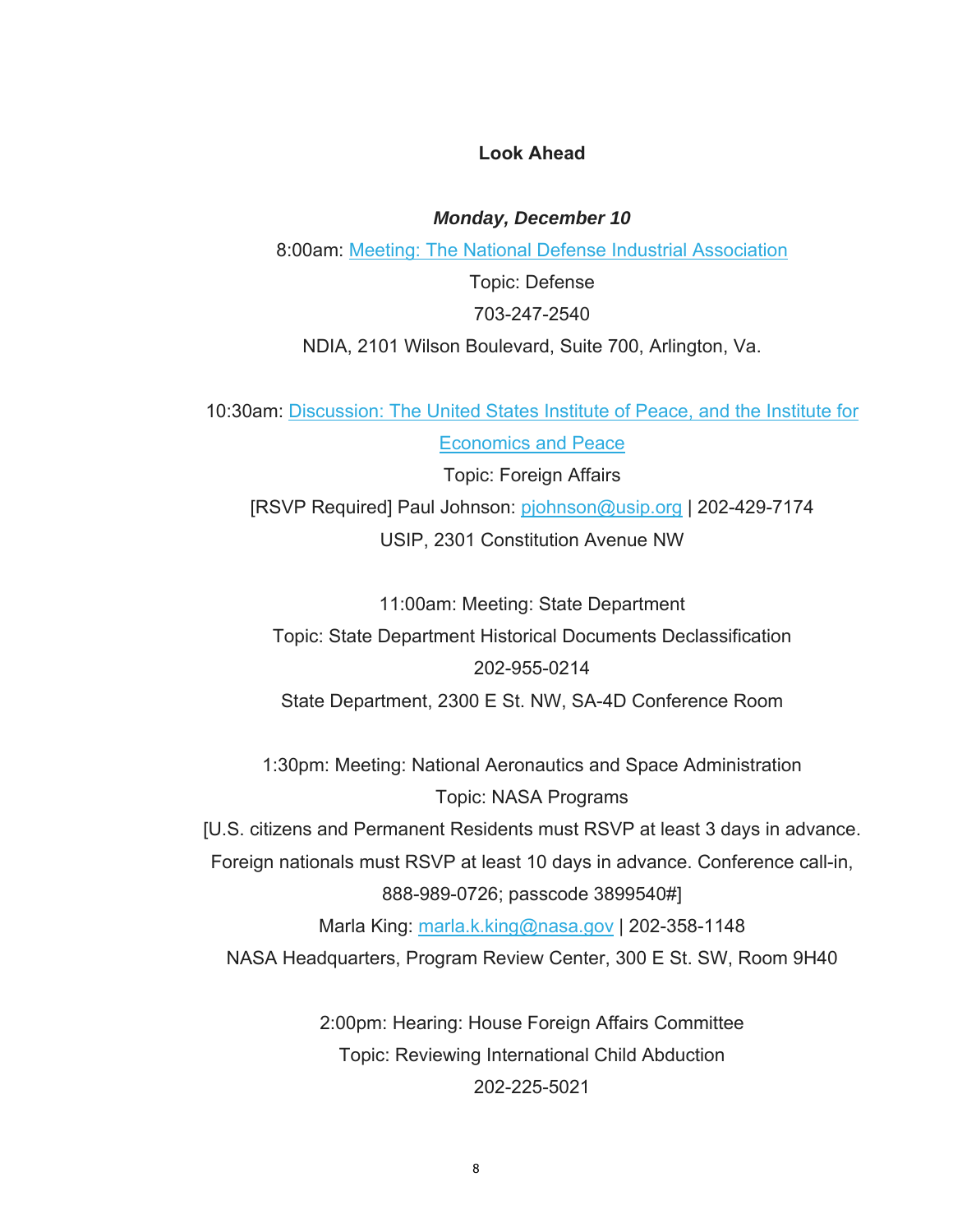2172 Rayburn House Office Building

3:30pm: Discussion: The Woodrow Wilson Center's Global Women's Leadership Initiative Topic: Foreign Affairs

Ryan McKenna: [ryan.mckenna@wilsoncenter.org](mailto:ryan.mckenna@wilsoncenter.org) | 202-691-4217 \*Rescheduled from December 5th WWC, One Woodrow Wilson Plaza, Ronald Reagan Building, 1300 Pennsylvania Avenue NW, Sixth Floor

#### *Tuesday, December 11*

8:00am: Meeting: DoD Defense Undersecretary for Personnel and Readiness Topic: Women in the Services Col. Toya Davis: [toya.j.davis.mil@mail.mil](mailto:toya.j.davis.mil@mail.mil) | 703-697-2122 Hilton Alexandria-Mark Center, 5000 Seminary Road, Alexandria, Va.

8:00am: Meeting: Veterans Affairs Department Topic: Minority Veterans Issues [RSVP Requested] Juanita Mullen: [Juanita.Mullen@va.gov](mailto:Juanita.Mullen@va.gov) | 202-461-6191 VA, 810 Vermont Avenue NW, Conference Room 230

8:30am: Forum: Government Executive and SailPoint

Topic: Homeland Security 202-739-8501 JW Marriott, 1331 Pennsylvania Avenue NW

9:00am: Meeting: National Aeronautics and Space Administration Topic: NASA Programs [U.S. citizens and Permanent Residents must RSVP at least 3 days in advance. Foreign nationals must RSVP at least 10 days in advance. Conference call-in, 888-989-0726; passcode 3899540# (mute phone on connection)] Marla King: [marla.k.king@nasa.gov](mailto:marla.k.king@nasa.gov) | 202-358-1148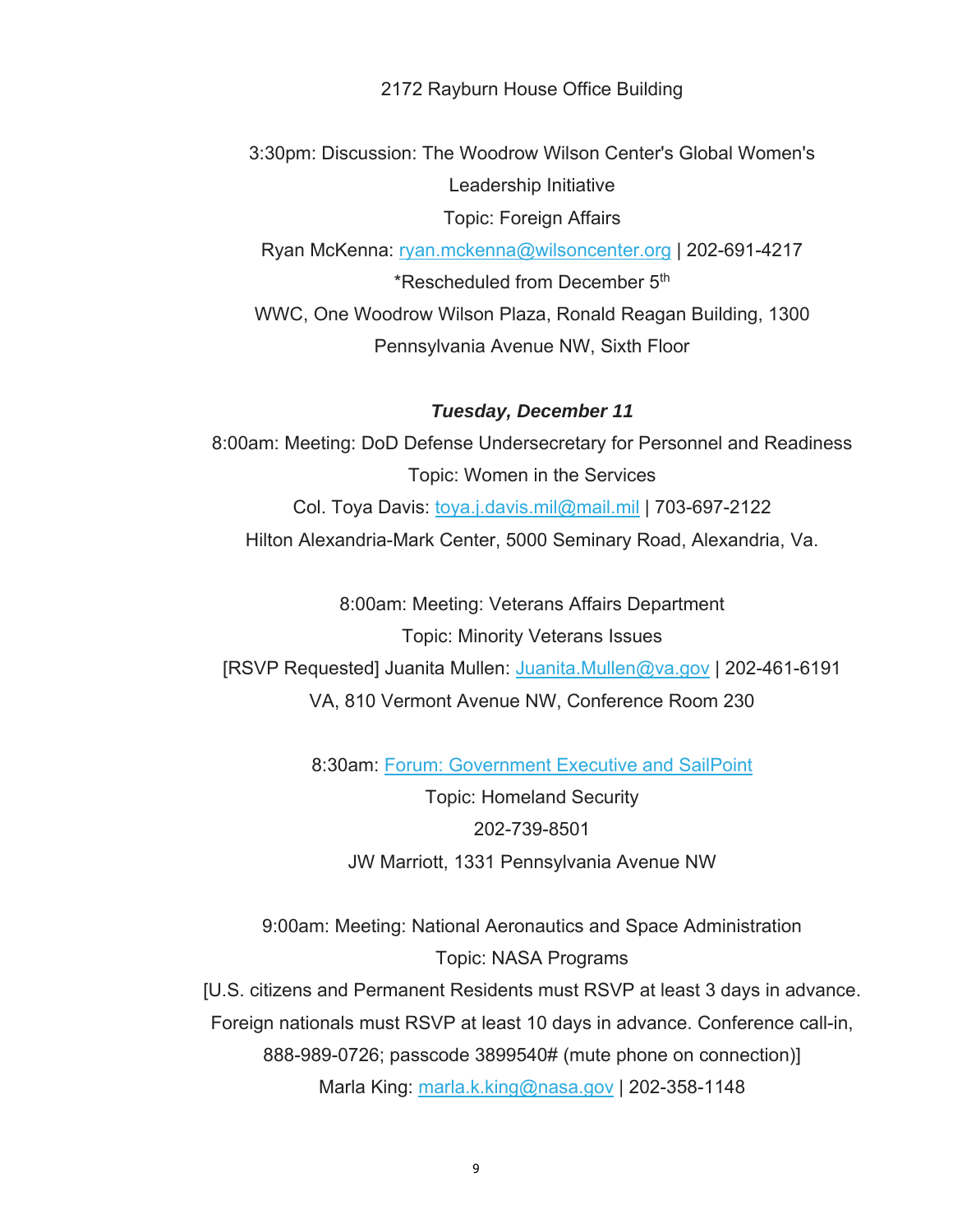NASA Headquarters, Program Review Center, 300 E St. SW, Room 9H40

10:00am: Hearing: Senate Judiciary Committee Topic: Customs and Border Protection Oversight 202-224-5225 226 Dirksen Senate Office Building

11:00am: Discussion: The Heritage Foundation Topic: Defense

[RSVP Requested] [lectures.seminars@heritage.org](mailto:lectures.seminars@heritage.org) | 202-675-1761 Heritage Foundation, 214 Massachusetts Avenue NE, Allison Auditorium

> 2:30pm: Briefing: Senate Armed Services Committee Topic: Chinese/Russian Naval Activities 202-224-3871 SVC-217 U.S. Capitol

4:30pm: Lecture: The Heritage Foundation Topic: Defense [RSVP Requested] [lectures.seminars@heritage.org](mailto:lectures.seminars@heritage.org) | 202-675-1761 \*Live Stream & RSVP\* Heritage Foundation, 214 Massachusetts Avenue NE, Allison Auditorium

*Wednesday, December 12* 

8:00: Meeting: Defense Department; Office of the Secretary; Defense Undersecretary for Personnel and Readiness Topic: Women in the Services Col. Toya Davis: [toya.j.davis.mil@mail.mil](mailto:toya.j.davis.mil@mail.mil) | 703-697-2122 Hilton Alexandria-Mark Center, 5000 Seminary Road, Alexandria, Va.

> 8:00am: Meeting: Veterans Affairs Department Topic: Minority Veterans Issues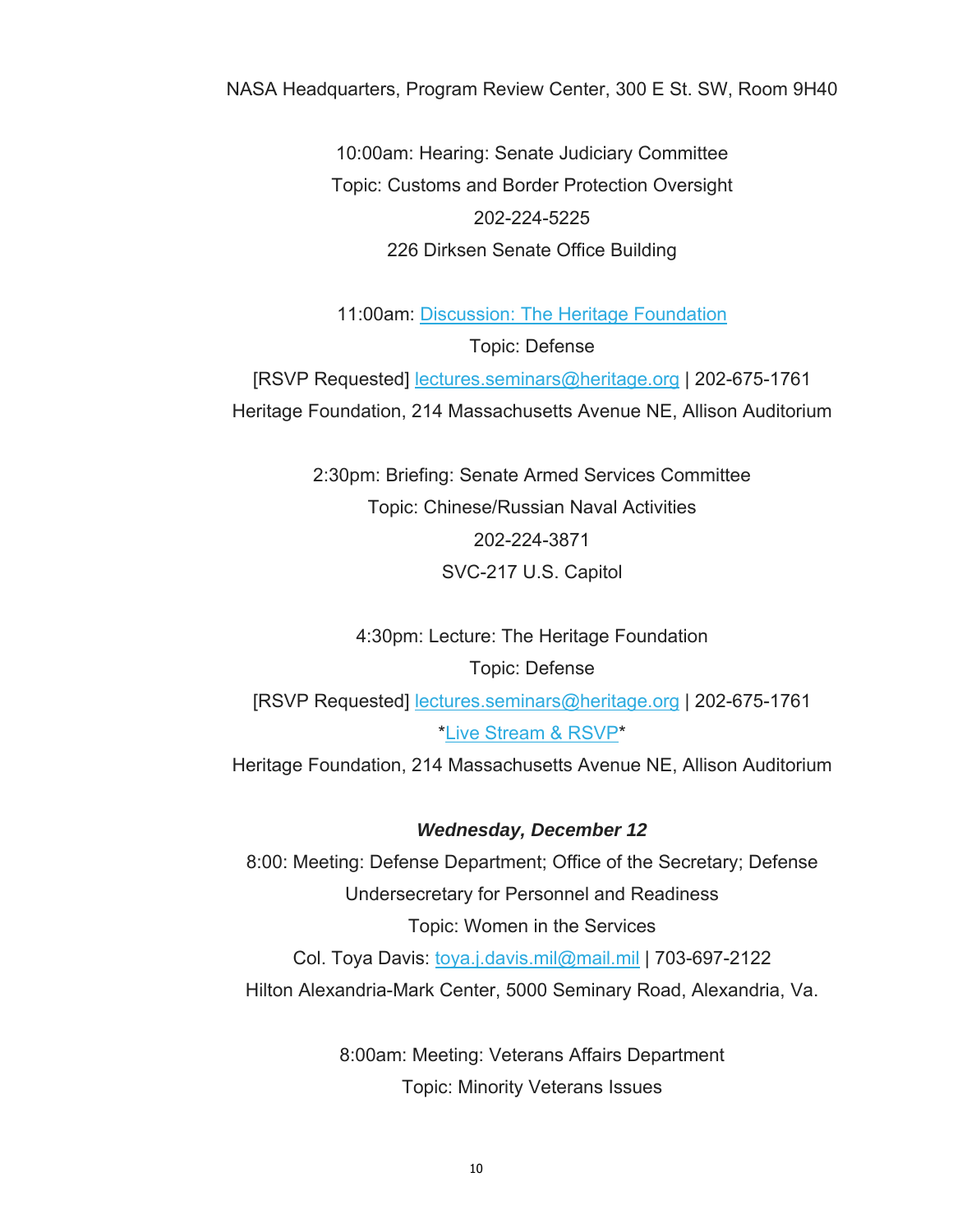[RSVP Requested] Juanita Mullen: [Juanita.Mullen@va.gov](mailto:Juanita.Mullen@va.gov) | 202-461-6191 VA, 810 Vermont Avenue NW, Conference Room 230

9:00am: Conference: The Jamestown Foundation Topic: Foreign Affairs [foulkes@jamestown.org](mailto:foulkes@jamestown.org) | 202-483-8888 National Press Club, 529 14th St. NW, 13th Floor, Grand Ballroom

9:00am: Discussion: The Atlantic Council Topic: Foreign Affairs [RSVP Required] Travis Horne: [press@atlanticcouncil.org](mailto:press@atlanticcouncil.org) | 202-778-4993 Atlantic Council, 1030 15th St. NW, 12th Floor

> 9:30am: Hearing: Senate Armed Services Committee Topic: China's Presence/Investment in Africa 202-224-3871 232-A Russell Senate Office Building

> 9:30am: Hearing: Senate Armed Services Committee Topic: Navy/Marine Corps Readiness 202-224-3871 G-50 Dirksen Senate Office Building

10:00am: Discussion: The Brookings Institution Topic: Foreign Affairs [events@brookings.edu](mailto:events@brookings.edu) | 202-797-6105 Brookings Institution, 1775 Massachusetts Avenue NW, Falk Auditorium

> 10:00am: Hearing: House Foreign Affairs Committee Topic: Promoting U.S. Interests in Africa 202-225-5021 2172 Rayburn House Office Building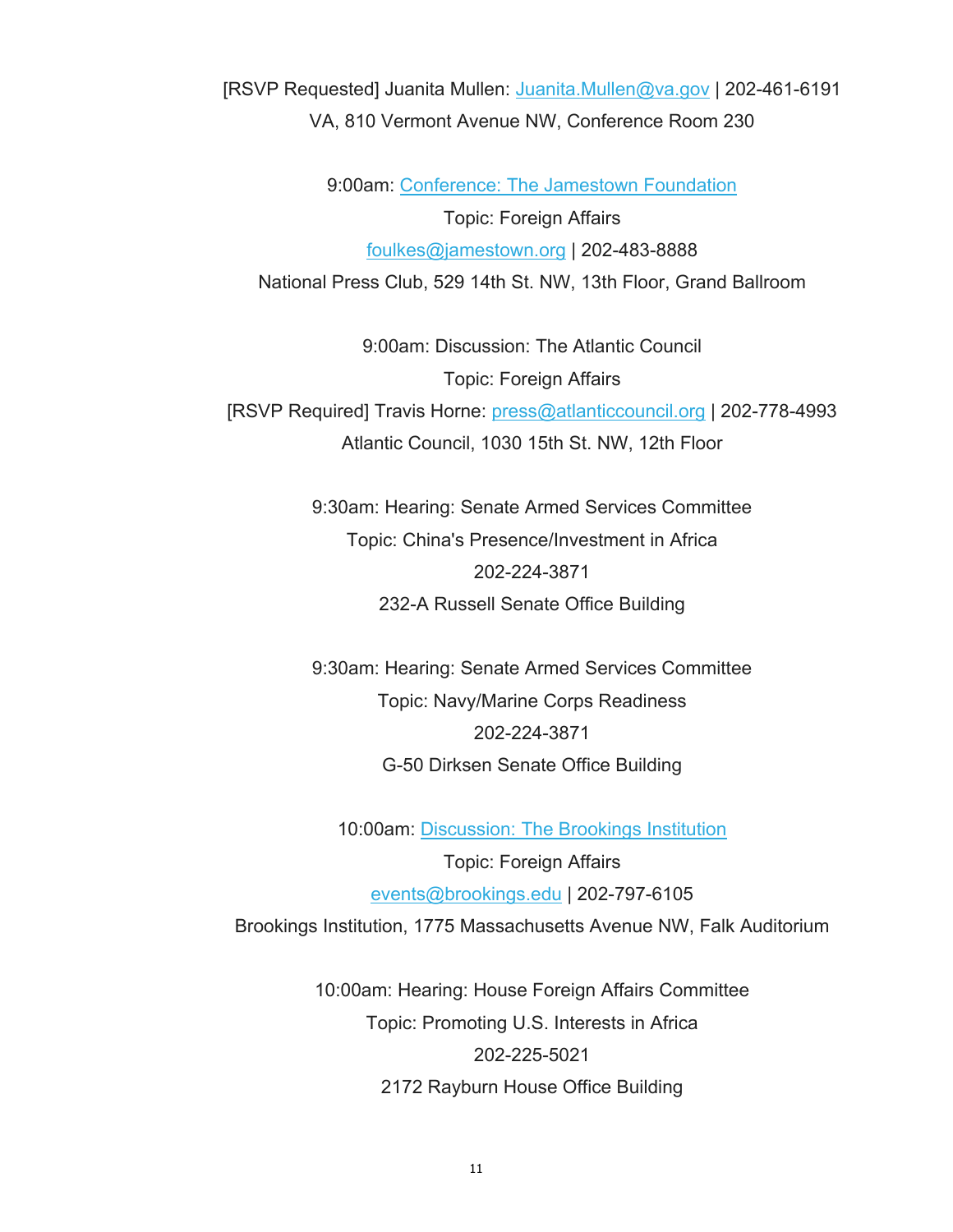11:00am: Discussion: The Woodrow Wilson Center Kennan Institute for Advanced Russian Studies Topic: Foreign Affairs

Ryan McKenna: [ryan.mckenna@wilsoncenter.org](mailto:ryan.mckenna@wilsoncenter.org) | 202-691-4217 WWC, One Woodrow Wilson Plaza, Ronald Reagan Building, 1300 Pennsylvania Avenue NW, Fifth Floor, Auditorium

12:00pm: Discussion: The Middle East Institute

Topic: Foreign Affairs 202-785-1141 MEI, 1319 18th St. NW

12:00pm: Lecture: The George Washington University Elliott School of International Affairs

Topic: Foreign Affairs [RSVP Required] Jason Shevrin: [gwmedia@gwu.edu](mailto:gwmedia@gwu.edu) | 202-994-5631 GWU Elliott School, 1957 E St. NW, Room 505

1:00pm: Meeting: Defense Nuclear Facilities Safety Board Topic: Defense Nuclear Facilities Safety Glenn Sklar: 800-788-4016 625 Indiana Avenue NW, Suite 700

4:00pm: Discussion: The Henry L. Stimson Center Topic: Foreign Affairs Jim Baird: [communications@stimson.org](mailto:communications@stimson.org) | 202-223-5956 Stimson Center, 1211 Connecticut Avenue NW, Eighth Floor

#### *Thursday, December 13*

8:00am: Meeting: Veterans Affairs Department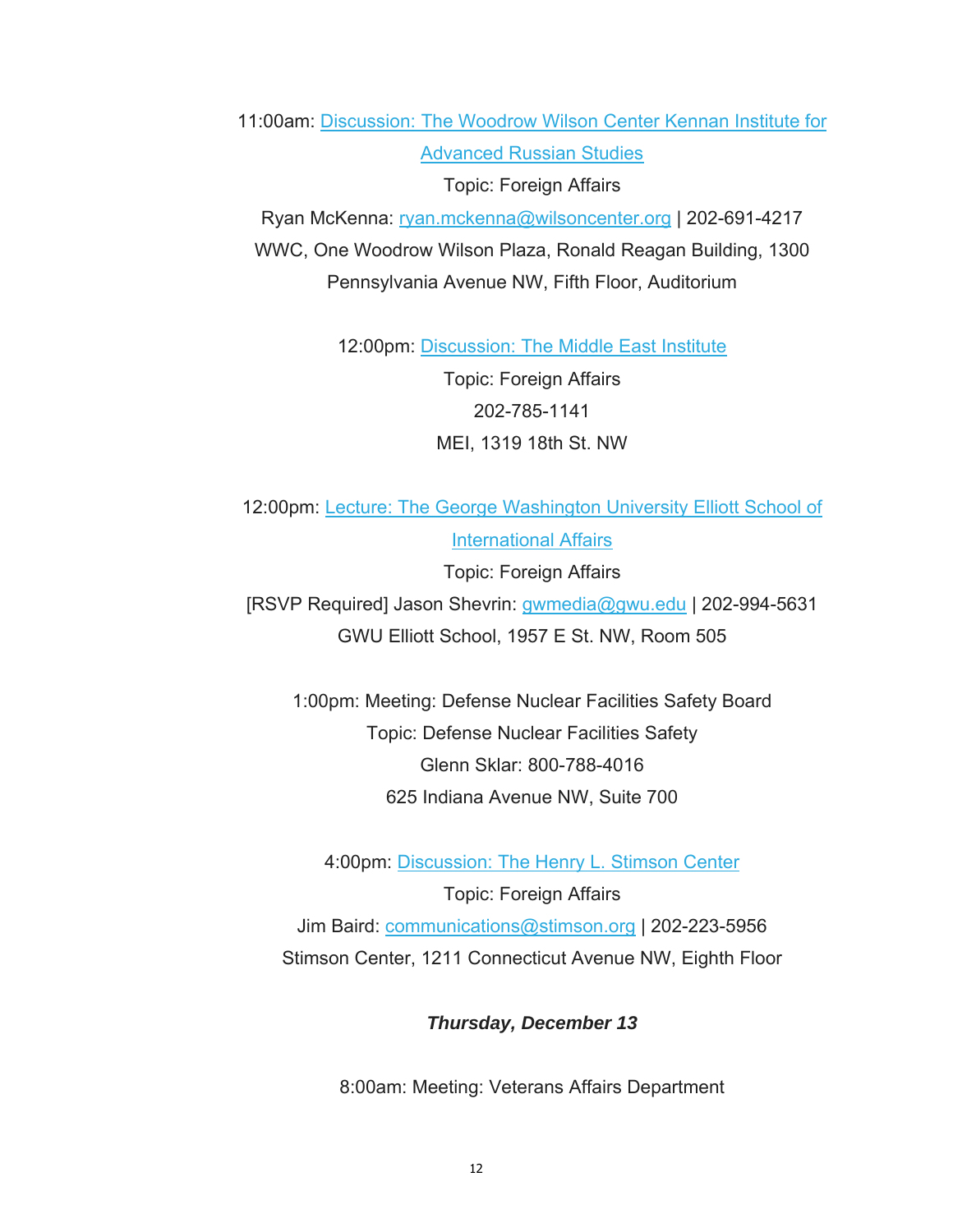Topic: Minority Veterans Issues [RSVP Requested] Juanita Mullen: [Juanita.Mullen@va.gov](mailto:Juanita.Mullen@va.gov) | 202-461-6191 VA, 810 Vermont Avenue NW, Conference Room 230

9:30am: Discussion: The National Defense Industrial Association Topic: Defense [RSVP required] Evamarie Socha: [esocha@ndia.org](mailto:esocha@ndia.org) | 703-247-2579 Army Navy Country Club, 1700 Army Navy Drive, Arlington, Va.

10:00am: Meeting: Homeland Security Department; National Protection and Programs Directorate Topic: Catastrophic Power Outages

Eisenhower Executive Office Building

2:00pm: Meeting: Health and Human Services Department; Office of the Assistant Secretary for Preparedness and Response

[RSVP via email with "NBSB Registration" in the subject line] [nbsb@hhs.gov](mailto:nbsb@hhs.gov) Topic: National Disaster Medical System/National Biodefense Strategy

5:00pm: Book Discussion: The Center for Strategic and International Studies

Topic: Defense Andrew Schwartz: 202-775-3242 CSIS, 1616 Rhode Island Avenue NW

6:00pm: Discussion: Defense One

Topic: Defense 202-739-8501 Kimpton Hotel Monaco, 700 F St. NW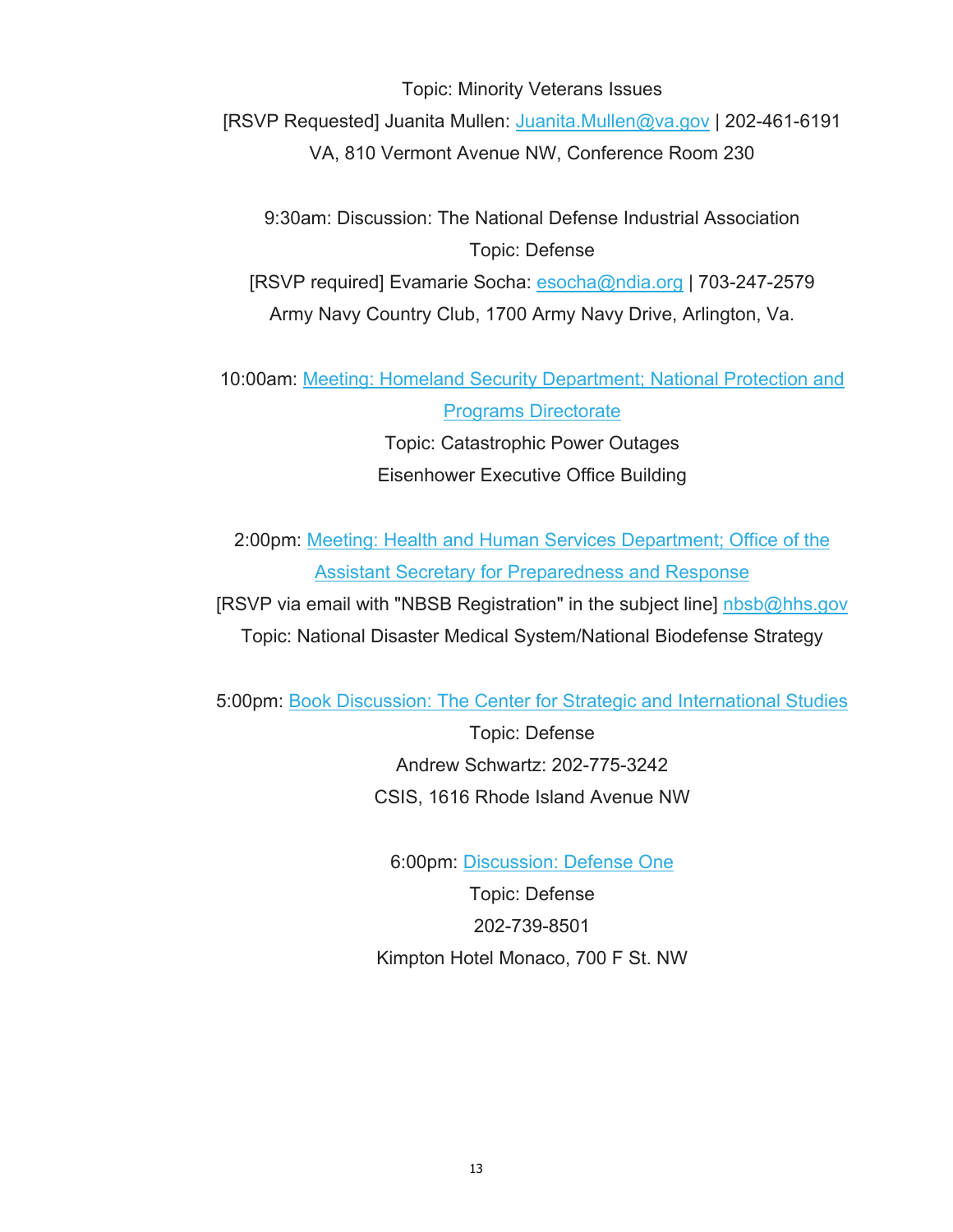Tune into the Army-Navy game this Saturday, at 3:00pm! Have a great weekend!

# **BEAT ARMY!!!**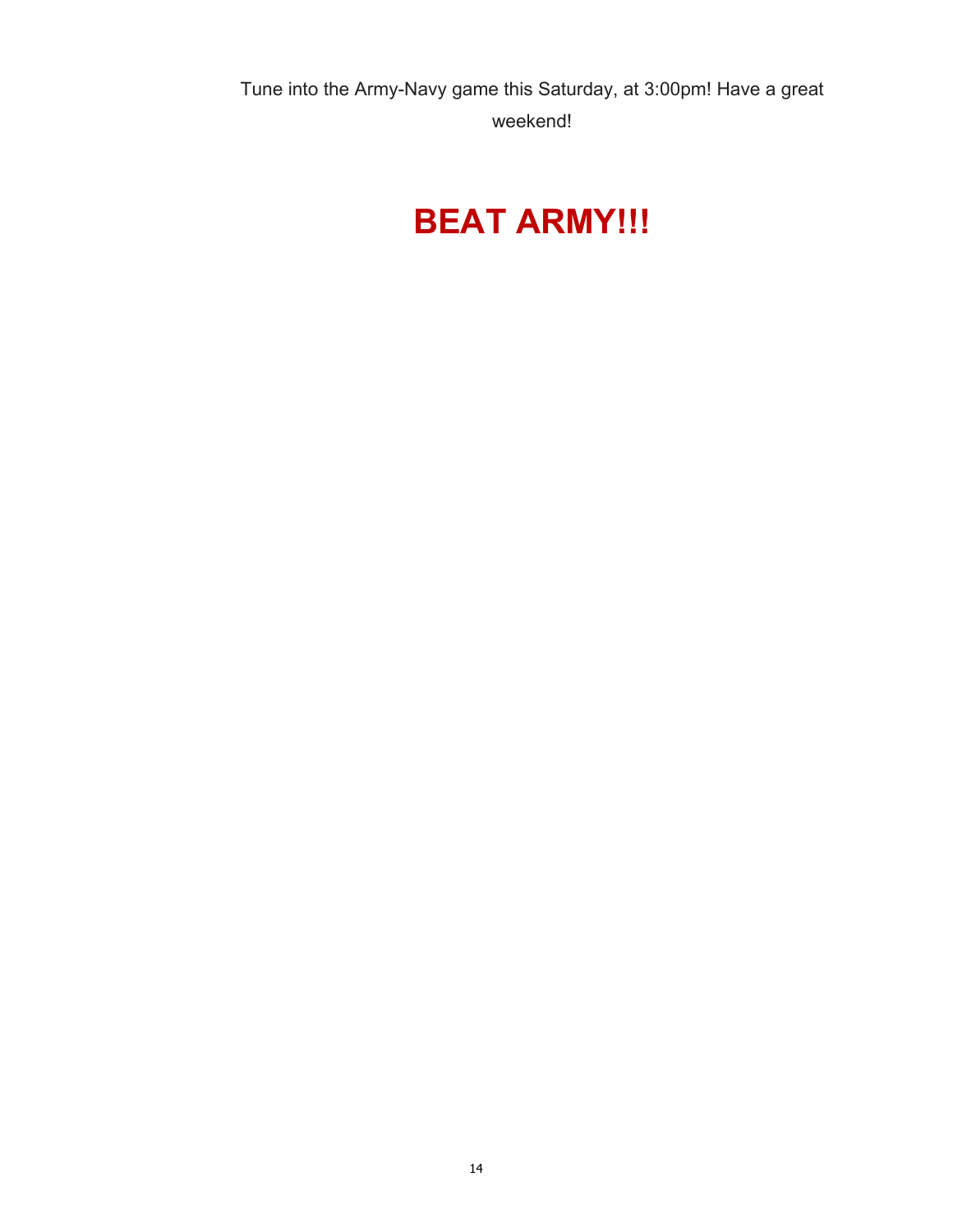#### **Simmons, Ellen**

| From:    | Craig Quigley <cquigley@hrmffa.org></cquigley@hrmffa.org> |
|----------|-----------------------------------------------------------|
| Sent:    | Friday, November 30, 2018 8:40 PM                         |
| To:      | Craig Quigley                                             |
| Subject: | EXECUTIVE INSIGHT BRIEF   NOVEMBER 30, 2018               |

Ladies & Gentlemen, below please find this week's edition of *Executive Insight Brief* from The **Roosevelt Group.** 

**Craig R. Quigley Rear Admiral, U.S. Navy (Ret.) Executive Director Hampton Roads Military and Federal Facilities Alliance 757-644-6324 (Office) 757-419-1164 (Mobile)** 





# **EXECUTIVE INSIGHT BRIEF | NOVEMBER 30, 2018 TOP STORIES**

#### **We Come in Peace**

NASA's InSight lander safely touched down on Mars on Monday. When signals reached Earth confirming a successful touchdown, anxious flight controllers, engineers and scientists gathered at NASA's Jet Propulsion Laboratory in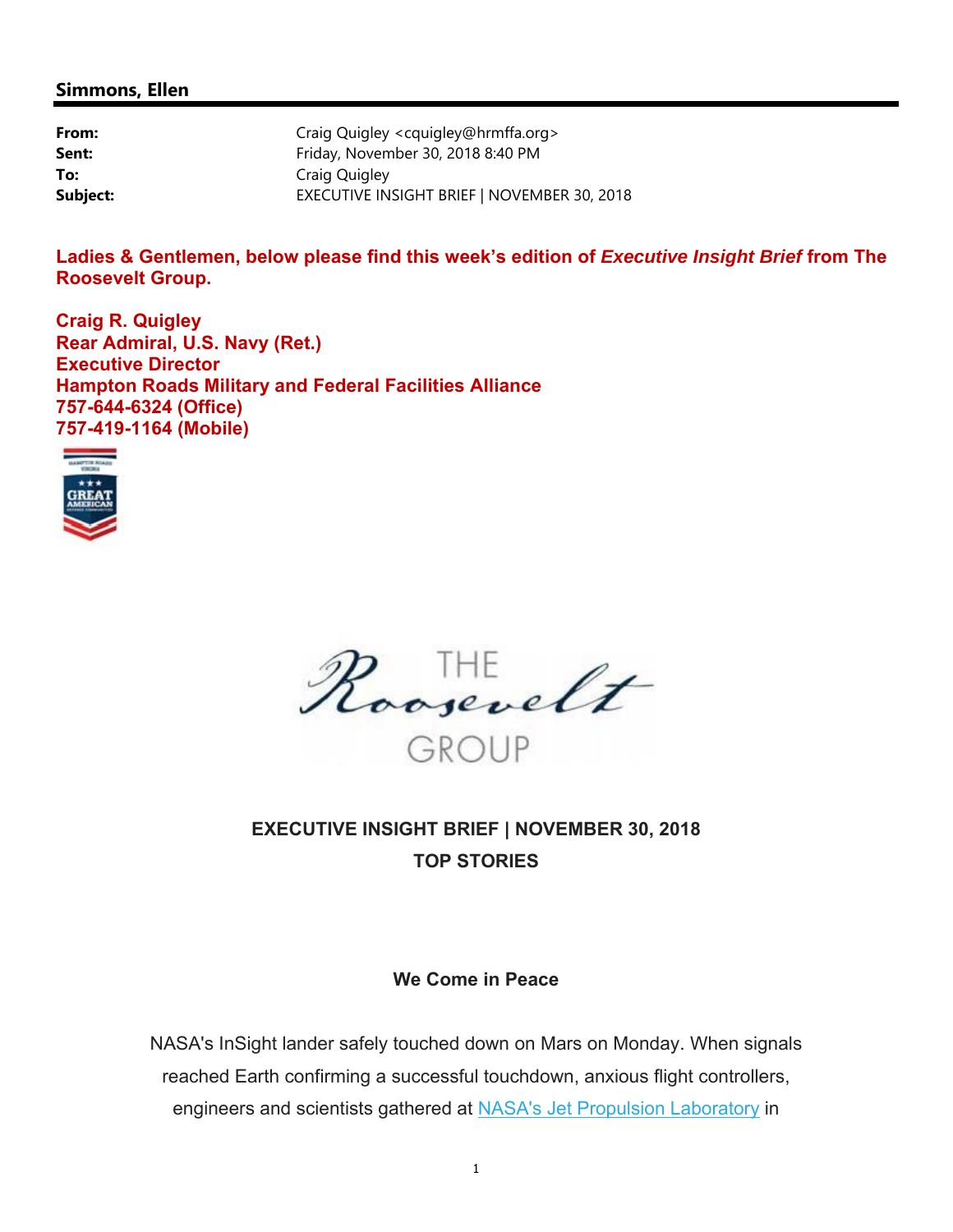Pasadena, Calif., burst into cheers, hugs and applause.

The biggest mystery for the lander team right now is figuring out exactly where it is. A Mars orbiter set to image the center of the landing zone on Thursday will miss the lander, because it missed the center slightly. An instrument on InSight called the inertial measurement unit has pinned the location to within a 5 kilometer-wide circle. InSight's entry, descent and landing team will refine that estimate down to a kilometer or less.

This is now NASA's eighth landing on the red planet, and NASA is hopeful that InSight can carry out its mission to explore the interior of Mars, listen for "Marsquakes" and figure out how many meteorites batter the red planet. Read more here.

#### **The Blame Game**

This past Sunday, Russian Coast Guard ships opened fire on and captured three Ukrainian vessels in the Kerch Straight, just off the coast of Russianannexed Crimea. Both sides claim the other is responsible for the confrontation, citing violations of the laws of the sea. Six Ukrainian sailors were reported to have been injured in the clash. Ukrainian President Poroshenko is now demanding immediate release of the sailors and calling for martial law to be enacted in his nation.

Ukraine President Petro Poroshenko warned that his country's simmering conflict with Russia could quickly spiral into full-scale confrontation following a maritime clash between the two countries over the weekend.

The narrow strait is the only passage between the Black Sea and the Sea of Azov. It's spanned by a 19-kilometer (11.8-mile) bridge that Russia completed this year. While a 2003 treaty designates the Kerch Strait and Sea of Azov as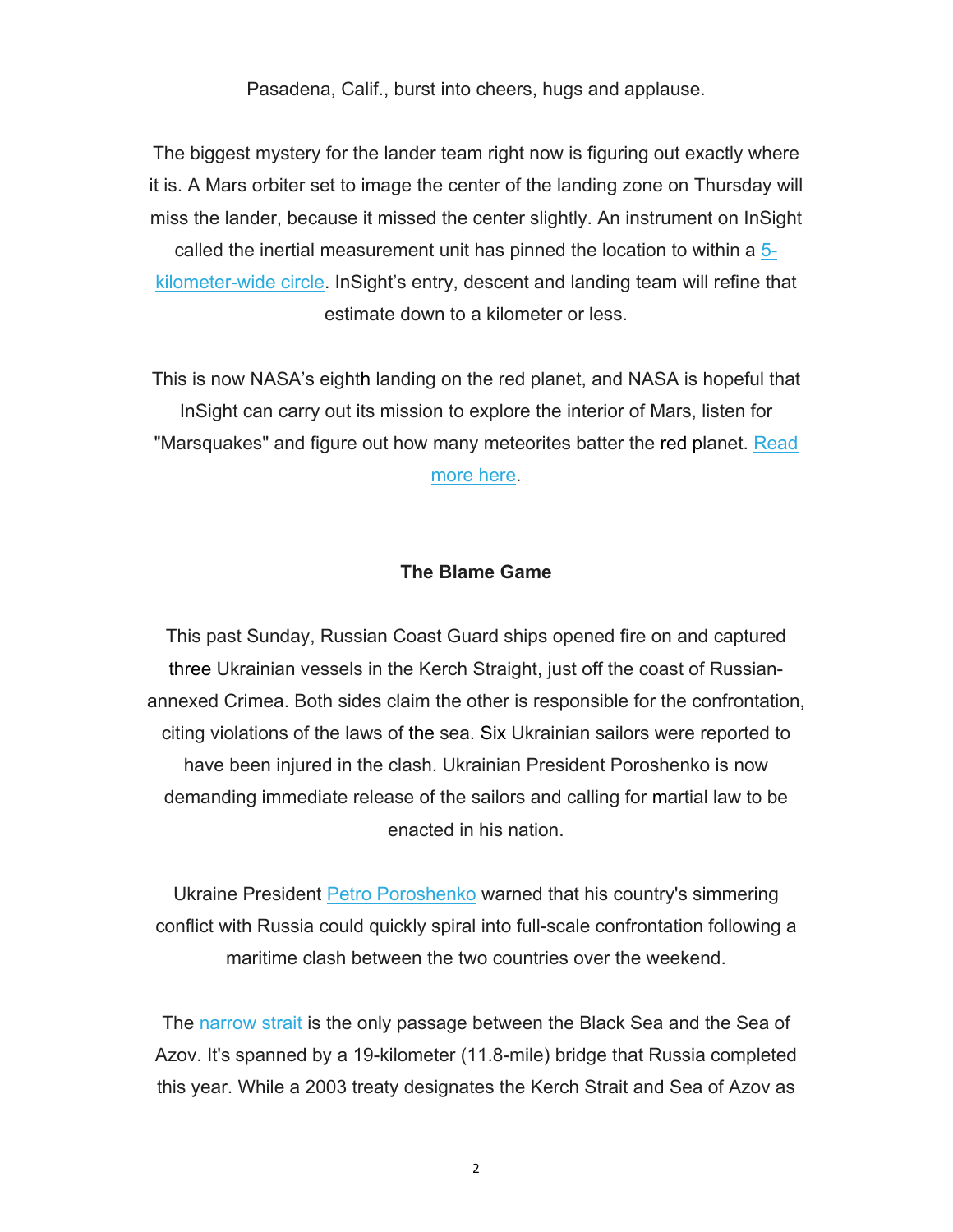shared territorial waters, Russia has sought to assert greater control over the passage since the annexation of Crimea.

There have been further signs that Russia is pressing ahead with its plans to fortify Crimea. On Thursday, a new battalion of advanced S-400 surface-to-air missile systems was deployed in Crimea, the Tass news agency cited a spokesman for Russia's Black Sea fleet as saying.

Defense Secretary James Mattis, on Wednesday detailed that the recent affair shows how Moscow cannot be trusted, stating "It was obviously a flagrant violation of international law. It was contempt, really, for the traditional ways of settling these types of concerns. It just shows that Russia cannot be counted on right now to keep its word," Mattis said. "It was, I think, a cavalier use of a force that injured Ukrainian sailors." Trump has since cancelled his meeting with Putin at the G20 Summit as a result of these events.

#### **Pentagon Contracts**

Pentagon spending on electronic-warfare research and development is projected to exceed \$5 billion in fiscal year 2019 and to remain above \$4 billion through FY23, as the military continues to assess what technologies it needs to control the electromagnetic spectrum.

EW is expected to play an increasingly larger role in future combat operations, particularly as the United States prepares for the possibility of war with China and/or Russia. Military officials contend U.S. forces must be able to accomplish their missions even as their electronics are jammed or misdirected.

The effort to efficiently create and field new technologies will partly rely on middle-tier acquisition authorities like those granted in Section 804 of the FY17 NDAA. Schaffner said the military may be able to avoid some costs of standing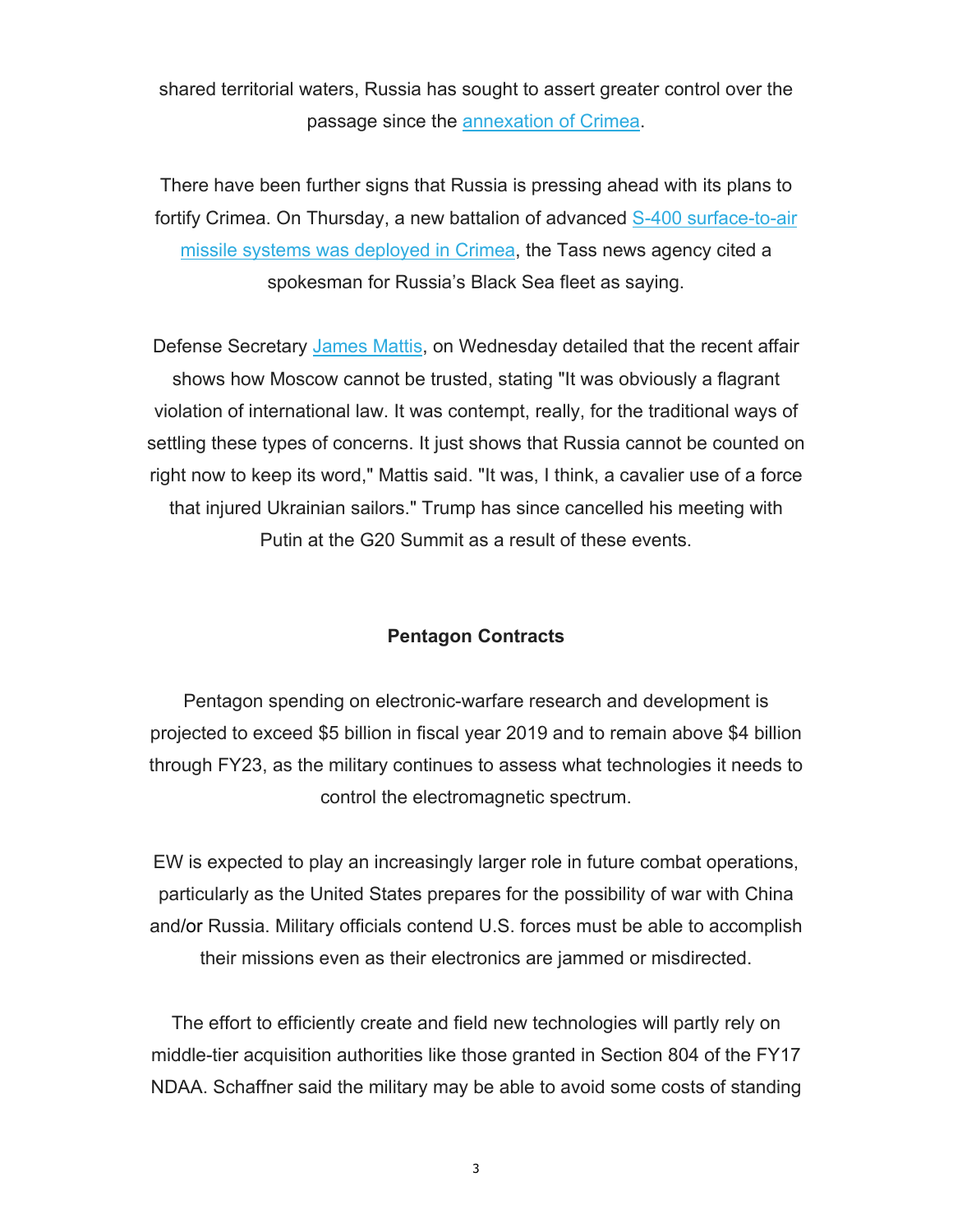up new programs because it can draw on ideas from the Cold War—the last time the United States prioritized near-peer threats. Full story here.

In other news, the Army has awarded Oshkosh Defense a \$1.7 billion contract to produce more than 6,000 Joint Light Tactical Vehicles and more than 22,000 associated vehicle kits—the largest single order to date for the program that partially consolidates purchases for vehicles Congress funded over three years.

The JLTV will be produced in a number of variants, ranging from conventional troop transport, anti-tank platforms, light cargo, air defense and command and control. It is designed to provide the same level of protection against blast damage and conventional weaponry as the Mine-Resistant Ambush Protected vehicles that have seen extensive service in Iraq, Afghanistan and other theatres.

Many MRAP types are too heavy to handle rough terrain, while the JLTV is lighter and has mobility equal to or better than the HMMWVs it will replace in combat service. Read more.

#### **Congressional Update**

Nancy Pelosi is on her way to another turn as speaker of the house. Wednesday, 203 Democrats voted to make her their party's nominee to be the top leader in the House and third in line for the presidency. Now, this does not mean Pelosi is totally in the clear. More than two dozen Democrats voted against her. Read how she did it here.

In a run-off election, Republican Sen. Cindy Hyde-Smith defeated challenger Mike Espy, a Democrat, for the U.S. Senate in Mississippi. Hyde-Smith is the first woman elected to the Senate from Mississippi, and the Republican majority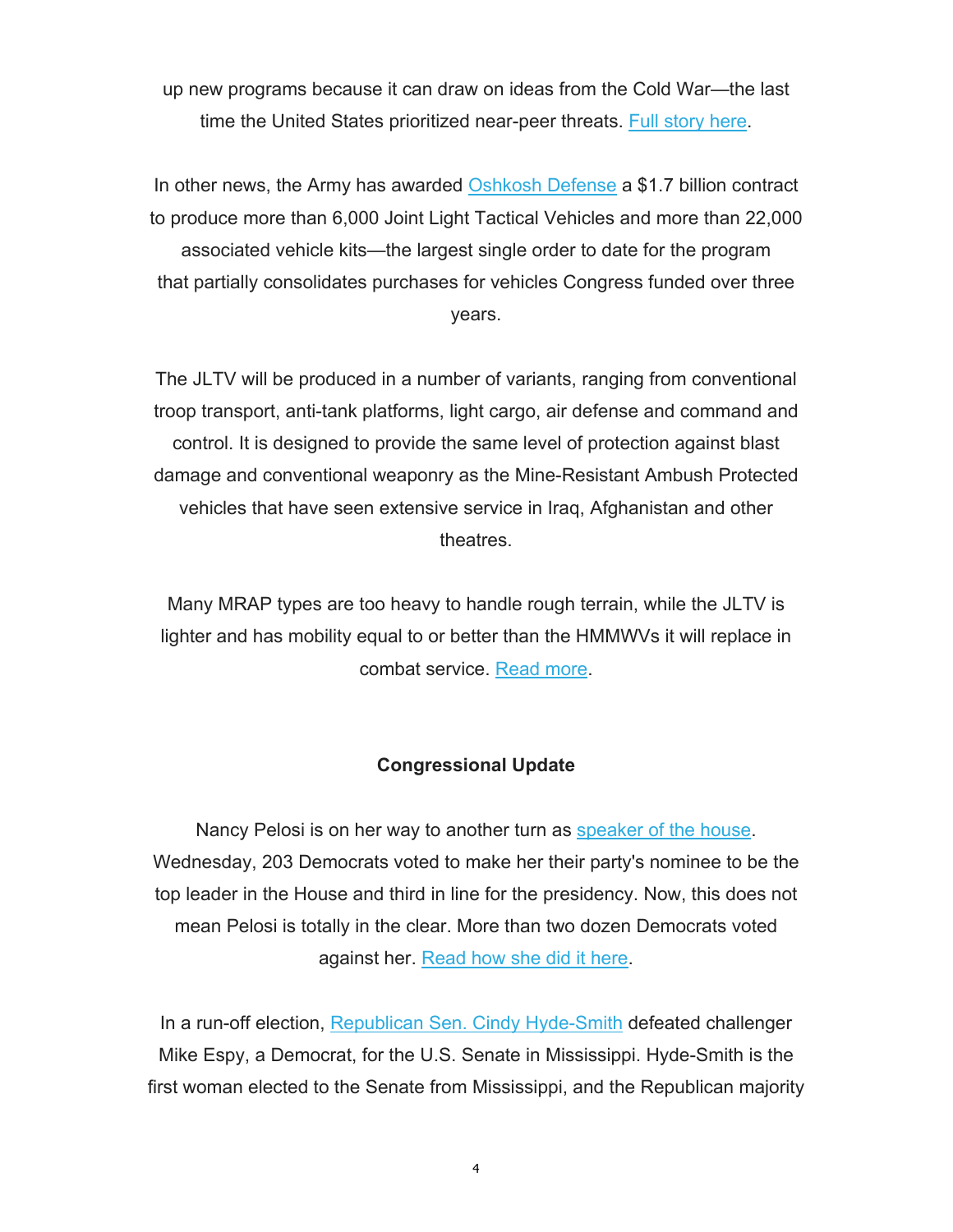in the Senate will grow to 53-47. Espy, her opponent, is a former congressman and former agriculture secretary.

Defying President Donald Trump, senators sent a strong signal Wednesday that they want to punish Saudi Arabia for its role in the murder of journalist Jamal Khashoggi. By a bipartisan 63-37 vote, the Senate opted to move forward with legislation calling for an end to U.S. involvement in the Saudi-led war in Yemen.

Tension between senators and the Trump administration over U.S.-Saudi relations has simmered since the killing of Saudi journalist Jamal Khashoggi, a vocal critic of Riyadh.

Farm bill negotiators said Thursday they reached an "agreement in principle," offering hope of breaking a months-long impasse over commodity and foodstamp policy that would pave the way for Congress to send legislation to President Donald Trump before the end of the year. Read more about it here.

#### **Motoring Out of Here?**

General Motors announced on Monday that it would cut nearly 14,000 jobs in North America, including closing as many as five U.S. plants in states like Ohio and Maryland that currently assemble poorly selling models.

Steel tariffs levied by the administration have proven thus far to be a doubleedged sword—while GM directly cited the tariffs in its announcement on Monday, the U.S. steel industry has seen modest gains.

President Trump made his disapproval known via Twitter, where he called for cutting GM government subsidies in response to this development—citing the fact that GM received a massive government bailout back in 2008.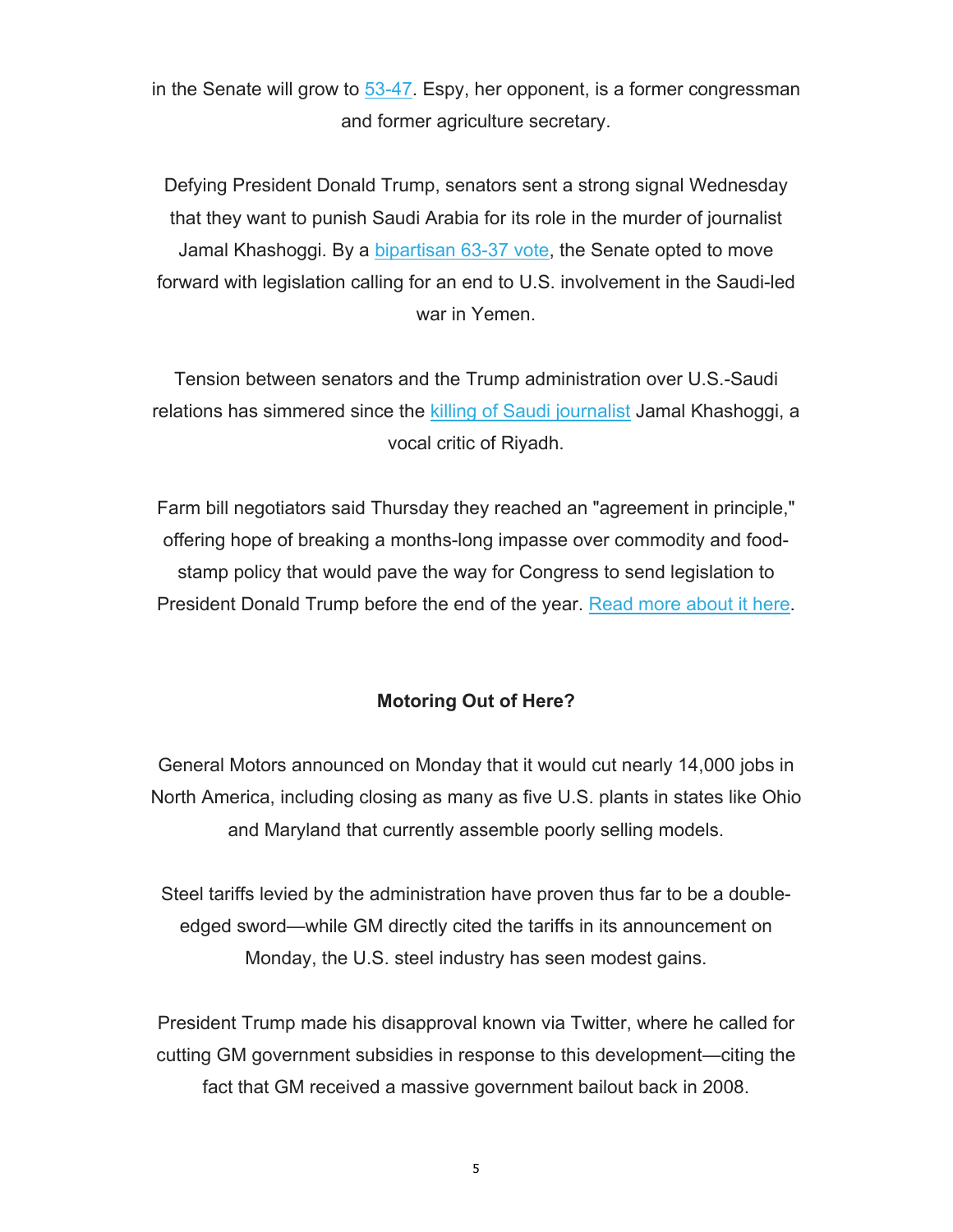In light of this announcement, two German automakers have hinted at plans to open plants in the U.S. The German car giant, Volkswagen, already has a plant in Chattanooga, Tennessee but it wants a new one—possibly at the same site, possibly not—to build electric cars for the American market. Furthermore, BMW CEO Harald Krueger said on Tuesday that the company was mulling a second manufacturing plant in the U.S., though no formal announcement has been made. Read full story.

#### **Quick hits**

The U.S. Air Force staged its first so-called "elephant walk" involving the F-35 stealth fighter. The exercise, which the service uses to demonstrate its ability to sortie large numbers of planes, was a first for the F-35, which has been dogged by readiness problems. Thirty five F-35s participated in the exercise.

During the exercise, the U.S. Air Force put a lot of destructive power in the air very quickly, launching a total of 35 F-35A Lightning II Joint Strike Fighters in 11 minutes. See photos of the exercise here.

Speaking of the F-35, Japan has graduated its first locally trained class of five F-35 pilots and is on track to make its first unit operational, according to a senior official with Japan's F-35 program. Global arms firms showed off on Wednesday their wares in Japan as it prepared a plan to buy billions of dollars of U.S. military equipment, including at least 40 Lockheed Martin F-35 stealth fighters worth about \$4 billion, four sources said. Read more about it here.

Mexico says it has deported nearly 100 Central American migrants a day after they tried to storm the U.S. border. On Monday U.S. officials confirmed that 42 people who managed to cross on Sunday had been arrested, accused of disturbing the peace and other charges. The group, among thousands of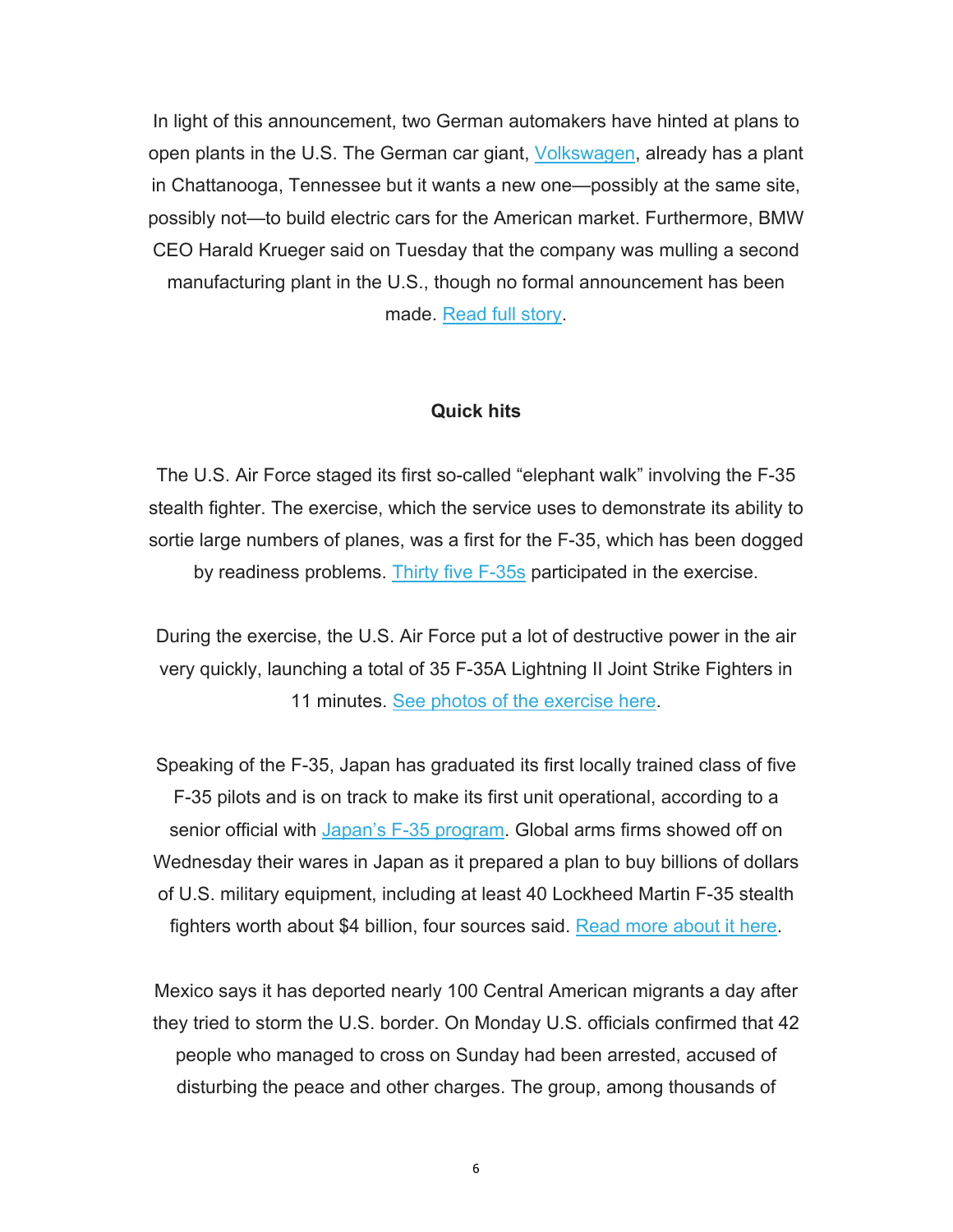migrants heading towards the U.S., was rounded up after trying to cross the border "violently" and "illegally" on Sunday, said the interior ministry.

Video footage shows a swarm of people running towards the border fence near the city of Tijuana. U.S. border officers used tear gas to repel them in response to migrants hurling rocks and glass bottles at them. U.S. President Donald Trump has reiterated a threat he made last week to close the border completely.

The federal government could see its third partial shutdown this year if Congress does not fund parts of the government by Dec. 7. President Donald Trump seeks \$5 billion for his proposed border wall, a sum Democrats appear unwilling to approve. As much of the government is already funded, the effects of a shutdown on its functions would be limited.

#### **Look Ahead**

#### *Saturday, December 1*

9:00am: CodePink and the Institute for Policy Studies summit on Iran Topic: Foreign Affairs First Congregational United Church of Christ, 945 G St. NW

### *Monday, December 3*

9:00am: Meeting: Defense Department; Navy Department Topic: U.S. Naval Academy Oversight RSVP @Cmdr. Lawrence Heyworth IV: [heyworth@usna.edu](mailto:heyworth@usna.edu) | 410-293-1500 United States Naval Academy, 121 Blake Road, Annapolis, Md.

### *Tuesday, December 4*

8:00am: Center for Strategic and International Studies conference on nuclear weapons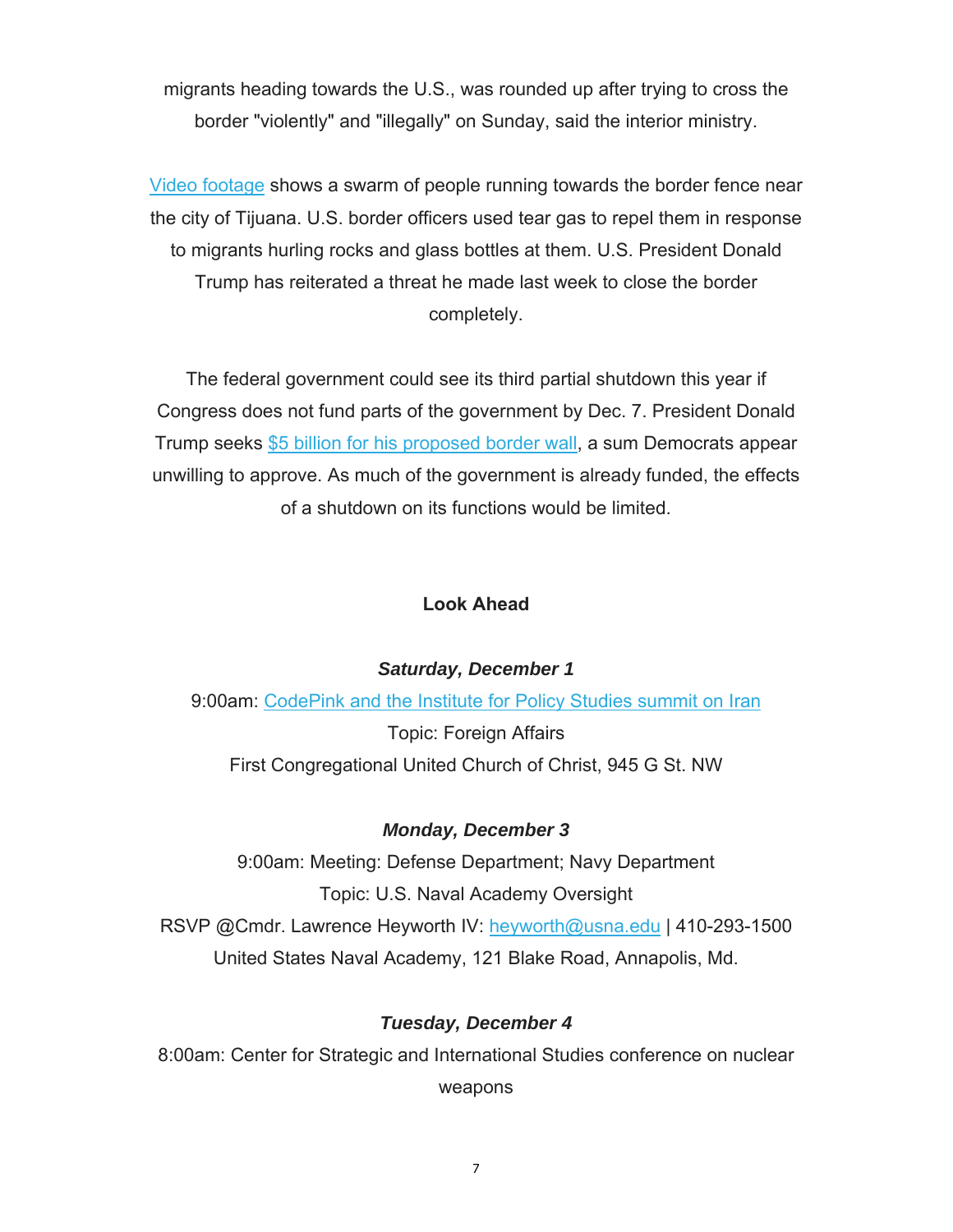Topic: Foreign Affairs RSVP @ Andrew Schwartz, **<http://www.csis.org>**; (Media must RSVP to [aschwartz@csis.org](mailto:aschwartz@csis.org)) | 202-775-3242 CSIS, 1616 Rhode Island Avenue NW

8:30am: Meeting: Veterans Affairs Department

Topic: Veterans Cooperative Studies Scientific Evaluation RSVP @ Grant Huang: [grant.huang@va.gov](mailto:grant.huang@va.gov) | 202-443-5700 American Association of Airport Executives, 601 Madison St., Alexandria, Va.

8:30am: Symposium: The Woodrow Wilson Center's Polar Institute Topic: Defense

RSVP @ Ryan McKenna: [ryan.mckenna@wilsoncenter.org](mailto:ryan.mckenna@wilsoncenter.org) | 202-691-4217 WWC, One Woodrow Wilson Plaza, Ronald Reagan Building, 1300 Pennsylvania Avenue NW, Sixth Floor

10:00am: Discussion: The George Washington University Program on **Extremism** 

Topic: Homeland Security RSVP @ Jason Shevrin: **<http://elliott.gwu.edu>** | 202-994-5631

#### *Wednesday, December 5*

10:00am: House Veterans' Affairs Committee hearing on VA appeals reform Topic: VA Appeals Reform 202-225-3527 334 Cannon House Office Building

> 1:00pm: Meeting: Veterans Affairs Department Topic: VA's Academic Affiliate Partnerships Larissa Emory: **[Larissa.Emory@va.gov](mailto:Larissa.Emory@va.gov)** | 915-269-0465 Call in: 800-767-1750; access code 59021#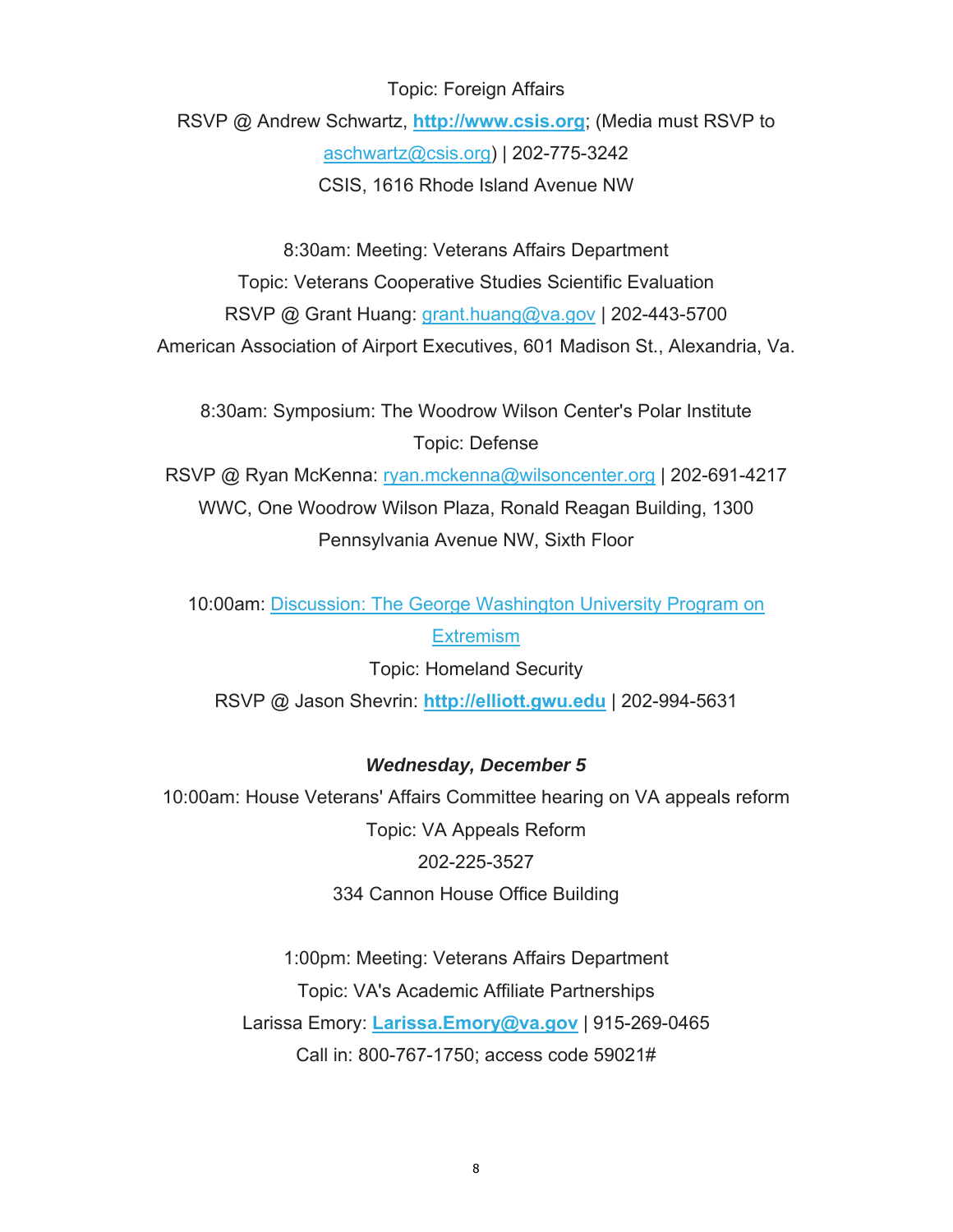2:30pm: Hearing: Senate Armed Services Committee Topic: Navy/Marine Corps Readiness 202-224-3871 G-50 Dirksen Senate Office Building

3:00pm: Discussion: The Woodrow Wilson Center's Global Women's Leadership Initiative Topic: Foreign Affairs

Ryan McKenna: **[ryan.mckenna@wilsoncenter.org](mailto:ryan.mckenna@wilsoncenter.org)** | 202-691-4217 WWC, One Woodrow Wilson Plaza, Ronald Reagan Building, 1300 Pennsylvania Avenue NW, Sixth Floor

#### *Thursday, December 6*

8:30am: Conference: CATO Institute conference on costs and validity of the Jones Act Livestream: <https://www.cato.org/live> 1000 Massachusetts Ave. NW

9:00am: Meeting: Homeland Security Department; Transportation Security **Administration** Topic: Aviation Security TSA Headquarters, 601 12th St. South, Arlington, Va.

9:30am: Discussion: Center for Strategic and International Studies

1616 Rhode Island Ave. NW

10:00am: House Veterans' Affairs Committee hearing on the VA MISSION Act Topic: VA MISSION Act Implementation 202-225-3527 334 Cannon House Office Building

1:00pm: Summit: Business Roundtable